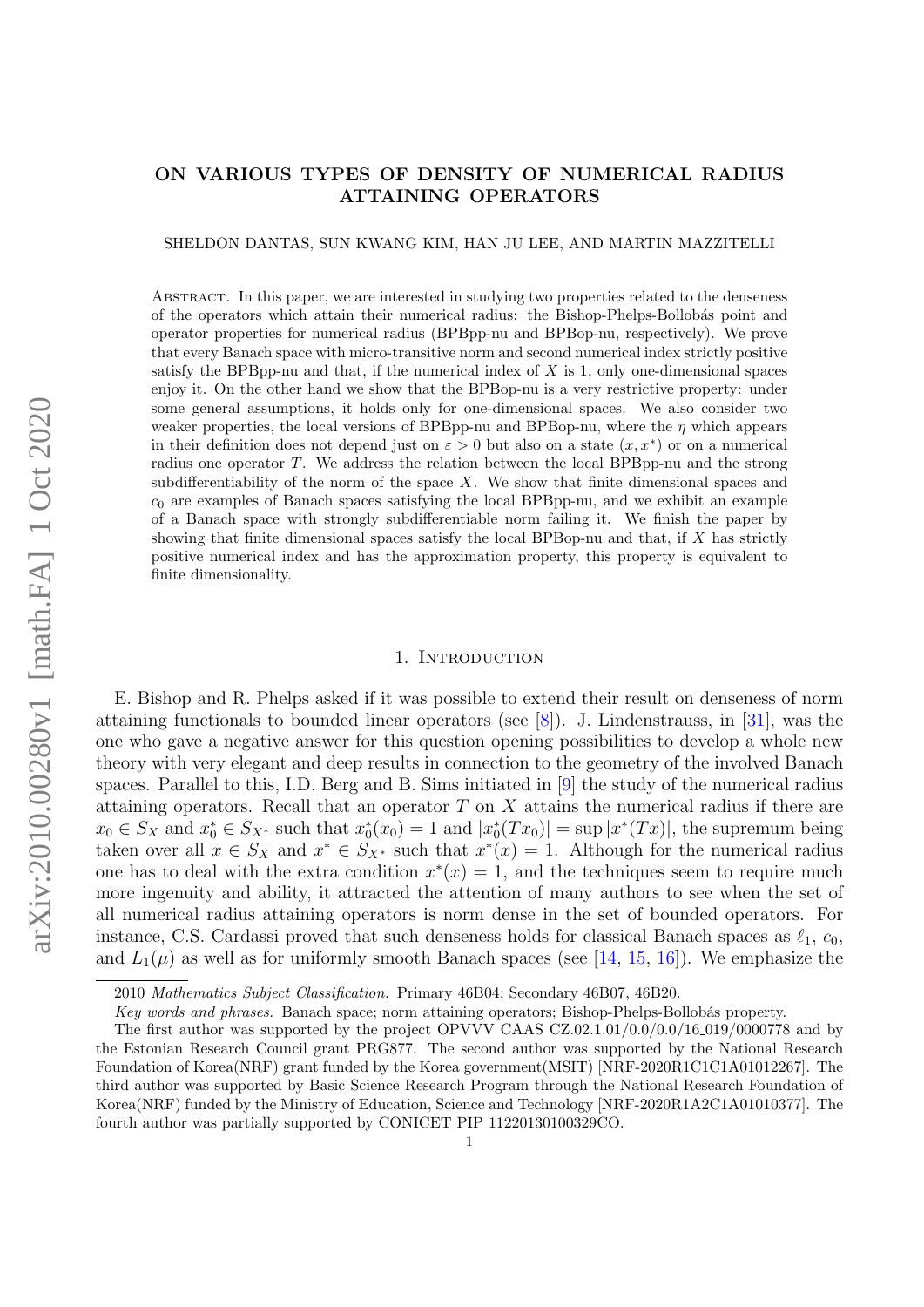fact that the denseness holds on every Banach space with the Radon-Nikodým property (see [\[3,](#page-14-1) Theorem 2.4]) but it does not hold in general (see [\[32,](#page-15-5) Section 2]).

After the Bishop-Phelps theorem had been shown, B. Bollobás in  $[10]$  improved the theorem in the following sense: for given norm one elements x and  $x^*$  such that  $x^*(x) \approx 1$ , it is possible to get new elements y and y<sup>\*</sup> such that y<sup>\*</sup> attains the norm at y,  $y \approx x$ , and  $y^* \approx x^*$ . That is, one can control the distances between the points and the functionals simultaneously. Since Bollobás' theorem is no longer true for operators due to Lindenstrauss' results, M. Acosta, R. Aron, D. García, and M. Maestre introduced a new property, which opened even more possibilities to develop the theory, called the  $Bishop-Phelps-Bollobás property$  (see [\[1\]](#page-14-2)). A pair of Banach spaces  $(X, Y)$  satisfies the Bishop-Phelps-Bollobás property if it is possible to get a Bollobás' theorem for bounded linear operators from X into Y, that is, for given norm one bounded linear operator T and element x such that  $||Tx|| \approx 1$ , then there are new norm one bounded linear operator S and  $x_0$  such that S attains the norm at  $x_0$ , with  $x_0 \approx x$  and  $S \approx T$ . It is clear that this property implies the denseness of all operators that attain the norm. Again, parallel to the study of the Bishop-Phelps-Bollob´as property, the study of this property for numerical radius was initiated (see [\[23,](#page-15-7) [25,](#page-15-8) [29\]](#page-15-9)) and it brings us to the main topic of this paper. In order to detail it more precisely, we introduce the necessary notation and background.

Let X be a Banach space over the scalar field  $\mathbb{K}$ , which can be either the real numbers  $\mathbb{R}$ or the complex numbers  $\mathbb{C}$ . We denote by  $S_X$  the unit sphere of X. The Banach space of all bounded linear operators from X into itself is denoted by  $\mathcal{L}(X)$  with the operator norm  $||T|| := \sup{||T(x)|| : x \in S_X}$  for each  $T \in \mathcal{L}(X)$ . Especially, the dual of X is written as  $X^*$ . We define the set of states of  $X$  by

$$
\Pi(X) = \{(x, x^*) \in S_X \times S_{X^*} : x^*(x) = 1\}.
$$

The numerical radius of  $T \in \mathcal{L}(X)$  and the numerical index of X are defined, respectively, by

$$
v(T) = \sup\{|x^*(T(x))| : (x, x^*) \in \Pi(X)\}\
$$
and  $n(X) = \inf\{v(T) : T \in \mathcal{L}(X), ||T|| = 1\}.$ 

It is clear that  $0 \le n(X) \le 1$  and  $n(X)\|T\| \le v(T) \le \|T\|$  for all  $T \in \mathcal{L}(X)$ . So, if  $n(X) = 1$ , then  $||T|| = v(T)$  for every operator  $T \in \mathcal{L}(X)$  and we are using this fact throughout the paper without any explicit reference. Moreover,  $v(\cdot)$  is a seminorm in  $\mathcal{L}(X)$  and if  $n(X) > 0$ , then it becomes an equivalent norm to the usual one on  $\mathcal{L}(X)$ . With this notation in mind, we say that  $T \in \mathcal{L}(X)$  attains the numerical radius if there is  $(x_0, x_0^*) \in \Pi(X)$  such that  $|x_0^*(T(x_0))| = v(T)$ . We denote by  $NRA(X)$  the set of all numerical radius attaining operators on X. We refer the interested reader in this topic to the classical books [\[11,](#page-15-10) [12\]](#page-15-11).

We say that  $X$  satisfies the *Bishop-Phelps-Bollobás property for numerical radius* (BPBp-nu, for short) if given  $\varepsilon > 0$ , there exists  $\eta(\varepsilon) > 0$  such that whenever  $T \in \mathcal{L}(X)$  with  $v(T) = 1$ and  $(x, x^*) \in \Pi(X)$  satisfy

$$
|x^*(T(x))| > 1 - \eta(\varepsilon),
$$

there are  $S \in \mathcal{L}(X)$  with  $v(S) = 1$  and  $(y, y^*) \in \Pi(X)$  such that

 $|y^*(S(y))| = 1, \quad ||x - y|| < \varepsilon, \quad ||x^* - y^*|| < \varepsilon \text{ and } \quad ||S - T|| < \varepsilon.$ 

It is immediate to see that if X satisfies the BPBp-nu, then the set of all operators that attain the numerical radius is norm dense in  $\mathcal{L}(X)$ . As an overview of the known results, a Banach space  $X$  satisfies the BPBp-nu when

- X is finite dimensional (see [\[29,](#page-15-9) Proposition 2]);
- X is uniformly convex and uniformly smooth,  $n(X) > 0$  (see [\[29,](#page-15-9) Proposition 4 and 6]);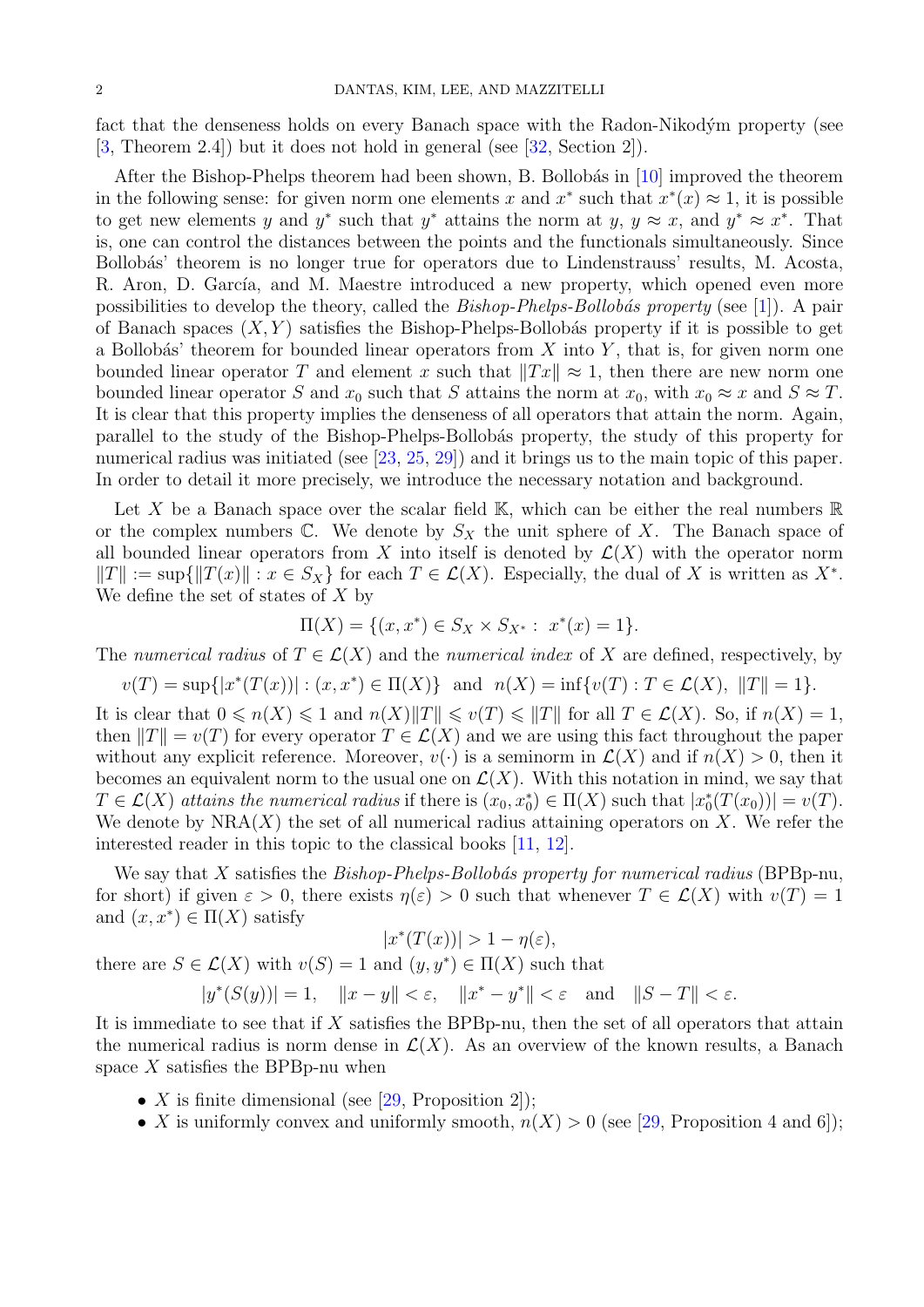- X is Hilbertian (see [\[30,](#page-15-12) Corollary 3.3]);
- X is  $c_0$  or  $\ell_1$  (see [\[25\]](#page-15-8));
- X is  $L_1(\mu)$  (see [\[29,](#page-15-9) Theorem 9] and also [\[23,](#page-15-7) Theorem 9]);
- $X$  is the subspace of all
	- $\circ$  finite-rank operators on  $L_1(\mu)$ ;
	- $\circ$  compact operators on  $L_1(\mu);$
	- $\circ$  weakly compact operators on  $L_1(\mu)$ ,
	- where  $\mu$  is  $\sigma$ -finite measure space (see [\[2,](#page-14-3) Theorem 2.1 and Corollary 2.1];
- X is  $C(K)$  with compact metrizable K (real) (see [\[5,](#page-14-4) Theorem 2.2]).

Very recently, a stronger property than the BPBp-nu was considered in [\[17,](#page-15-13) Theorem 2.5]. Stronger in the sense that if we have  $T \in \mathcal{L}(X)$  with  $v(T) = 1$  and  $(x, x^*) \in \Pi(X)$  satisfying  $|x^*(T(x))| \approx 1$ , then the new operator  $S \in \mathcal{L}(X)$  with  $v(S) = 1$  will satisfy  $|x^*(S(x))| = 1$  and  $S \approx T$ . That is, we do not change the initial state  $(x, x^*)$  where T almost attains the numerical radius. As occurs with the BPBp-nu, which is a numerical radius version of the Bishop-Phelps-Bollobás property for operators defined in  $[1]$ , this new property is the corresponding of the Bishop-Phelps-Bollobás *point* property (see [\[18\]](#page-15-14) and the references therein) for the numerical radius. This is one of the properties we are focusing on in this paper. Analogously, we consider a property that instead of fixing the state  $(x, x^*)$ , we fix the operator T. This is the corresponding version of the Bishop-Phelps-Bollobás *operator* property (see [\[21\]](#page-15-15) and the references therein) for the numerical radius. We are giving the precise definitions throughout the next sections.

Let us now describe the content of this paper. In the next section, we consider both Bishop-Phelps-Bollobás point and operator properties for the numerical radius. In Theorem [2,](#page-4-0) we prove that a space with micro-transitive norm and second numerical index strictly positive satisfy the point property for the numerical radius. In particular, real Hilbert spaces satisfy this property, a result that generalize [\[17,](#page-15-13) Theorem 2.5]. We also show that, for Banach spaces with numerical index 1, both point and operator properties for the numerical radius are too strong, in the sense that just one-dimensional spaces enjoy it (see Proposition [4\)](#page-5-0). In Proposition [5](#page-6-0) we focus on the operator property for the numerical radius showing that, indeed, it is a very restrictive property: under some very general assumptions on the space  $X$ , the operator property holds if and only if X is one-dimensional. In Section [3,](#page-6-1) we consider the corresponding local versions of the already mentioned point and operator properties for the numerical radius, meaning that the  $\eta$  that appears in their definitions depends not only on  $\varepsilon$ , but also on a state  $(x, x^*) \in \Pi(X)$  or on a numerical radius one operator T. In Proposition [8](#page-7-0) we prove that the local point property for the numerical radius implies that the Banach space must have strongly subdifferentiable norm, whenever its numerical index is 1. We also prove that finite dimensional spaces with  $n(X) > 0$ satisfy it. In particular, every complex finite dimensional Banach space satisfy this property. Moreover, in Theorem [13](#page-8-0) we prove that the Banach space  $c_0$  has the local point property for the numerical radius (whereas, on the other hand,  $\ell_1$  fails it). As the strong subdifferentiability of the norm is very related to this property, we also ask if it is a sufficient condition for its validity: in Theorem [20](#page-11-0) we see that this is not the case, by exhibiting a counterexample. We finish the paper by considering the local operator property for the numerical radius. In Theorem [22](#page-13-0) and Proposition [23](#page-13-1) we prove that every finite dimensional space enjoys this property and that, for spaces X with the approximation property and  $n(X) > 0$ , the local operator property is, indeed, equivalent to finite dimensionality of the space.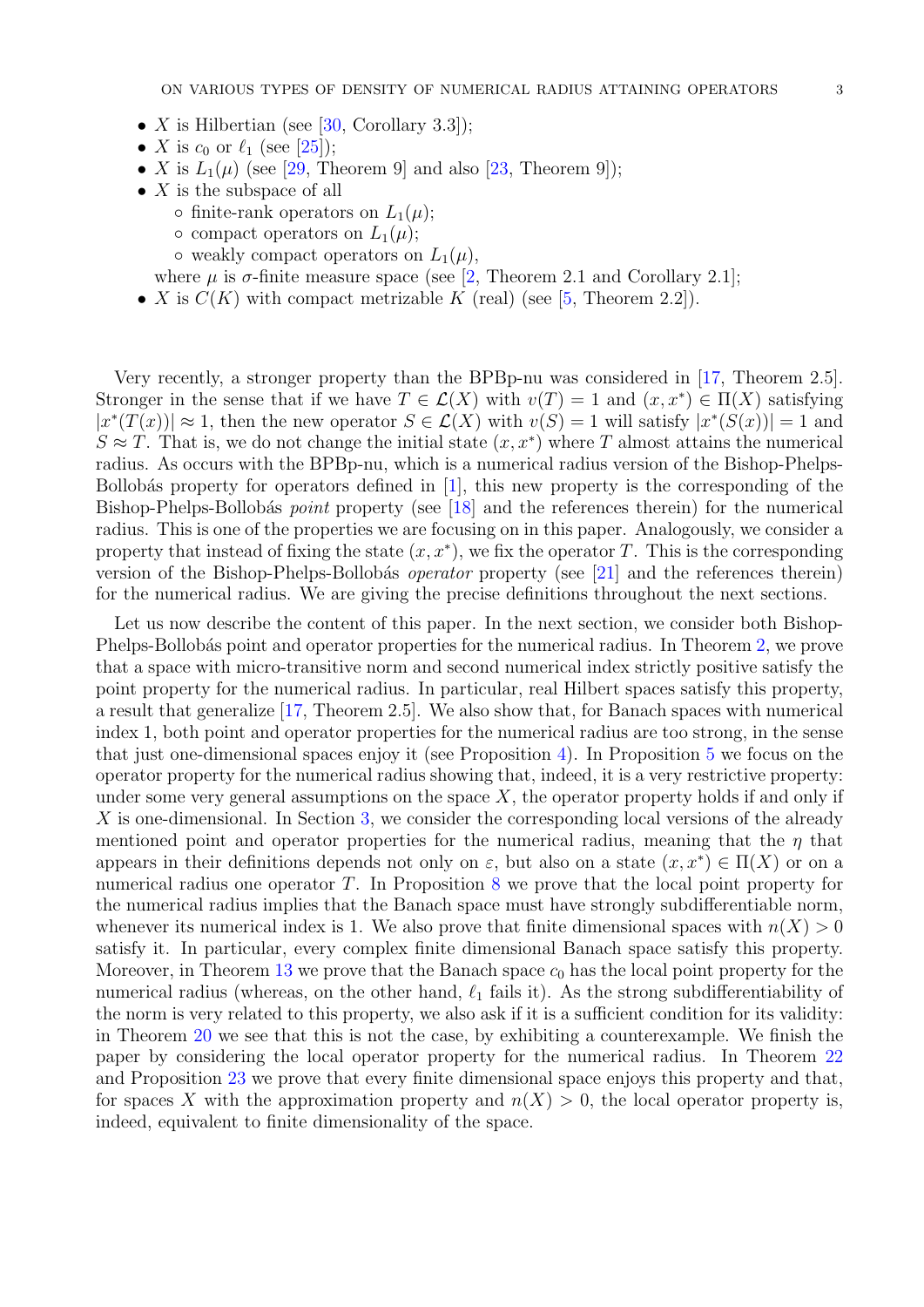#### 2. The point and operator properties for numerical radius

In this section, we study both *uniform* Bishop-Phelps-Bollobás point and operator properties for numerical radius. By uniform, we mean that the  $\eta$  that appears in their definitions depends just on a given  $\varepsilon > 0$  (in contrast with the *local* properties defined in Section [3,](#page-6-1) where the  $\eta$ depends on  $\varepsilon$  and a state, or  $\varepsilon$  and an operator). It is worth noting that the Bishop-Phelps-Bollobás point property for numerical radius was already introduced by Choi et al. in  $[17]$  in the context of complex Hilbert spaces.

**Definition 1.** Let  $X$  be a Banach space. We say that  $X$  has the

- (i) Bishop-Phelps-Bollobás point property for numerical radius (BPBpp-nu, for short) if given  $\varepsilon > 0$ , there is  $\eta(\varepsilon) > 0$  such that whenever  $T \in \mathcal{L}(X)$  with  $v(T) = 1$  and  $(x, x^*) \in \Pi(X)$  satisfy  $|x^*(T(x))| > 1 - \eta(\varepsilon)$ , there exists  $S \in \mathcal{L}(X)$  with  $v(S) = 1$  such that  $|x^*(S(x))|=1$  and  $||S-T|| < \varepsilon$ .
- (ii) Bishop-Phelps-Bollobás operator property for numerical radius (BPBop-nu, for short) if given  $\varepsilon > 0$ , there is  $\eta(\varepsilon) > 0$  such that whenever  $T \in \mathcal{L}(X)$  with  $v(T) = 1$  and  $(x, x^*) \in$  $\Pi(X)$  satisfy  $|x^*(T(x))| > 1 - \eta(\varepsilon)$ , there is  $(y, y^*) \in \Pi(X)$  such that  $|y^*(T(y))| = 1$ ,  $||y - x|| < \varepsilon$ , and  $||y^* - x^*|| < \varepsilon$ .

First, we focus on the point property. We prove that every Banach space with micro-transitive norm and second numerical index strictly positive satisfy the **BPBpp-nu** and, also, that this property is too strict when we consider Banach spaces with numerical index 1. In order to do this, we need some background.

Given a Banach space X, an operator  $T \in \mathcal{L}(X)$  is said to be skew-hermitian if  $v(T) = 0$ . We denote by  $\mathcal{Z}(X)$  to the set of all skew-hermitian operators on X, which is a closed subspace of  $\mathcal{L}(X)$ . In the quotient space  $\mathcal{L}(X)/\mathcal{Z}(X)$ , we define  $||T + \mathcal{Z}(X)|| := \inf{||T - S|| : S \in \mathcal{Z}(X)}$ . Then, we have that  $v(T) \leq \|T + \mathcal{Z}(X)\|$  for every  $T \in \mathcal{L}(X)$ . The second numerical index of  $X$  is defined by

$$
n'(X) = \max \{ k \ge 0 : k ||T + \mathcal{Z}(X)|| \le v(T) \forall T \in \mathcal{L}(X) \}
$$

$$
= \inf \left\{ \frac{v(T)}{||T + \mathcal{Z}(X)||} : T \in \mathcal{L}(X) \setminus \mathcal{Z}(X) \right\}
$$

We refer the interested reader on this topic to [\[30\]](#page-15-12), where many properties on the second numerical index were obtained and the condition  $n'(X) = 1$  was intensively studied.

Let G be a Hausdorff topological group with the identity element  $e$  and  $T$  be a Hausdorff topological space. An action  $(\cdot)$  of  $(G,T)$  is a continuous function from  $G \times T$  to T such that  $(e, t) = t$  and  $(g_1, (g_2, t)) = (g_1g_2, t)$  for every  $g_1, g_2 \in G$  and  $t \in T$ . The action is said to be transitive if  $T = \{(q, t): q \in G\}$  for every  $t \in T$ , and said to be micro-transitive if  $\{(g, t): g \in U\}$  is a neighborhood of t in T for every  $t \in T$ , whenever U is a neighborhood of e in G. Given a Banach space X, we may take the group of surjective isometries on X as the group G and  $S_X$  as the topological space T. We then say that X (or the norm of X) is micro-transitive (respectively, transitive) if the canonical action is micro-transitive (respectively, transitive). It is known that micro-transitivity of a norm implies transitivity. The famous open problem, known as the Mazur rotation problem, asks whether transitive separable Banach spaces are isometrically isomorphic to Hilbert spaces (see, for instance, [\[6\]](#page-14-5)). It is worth remarking that the non-separable version of the Mazur rotation problem had been solved negatively by Rolewicz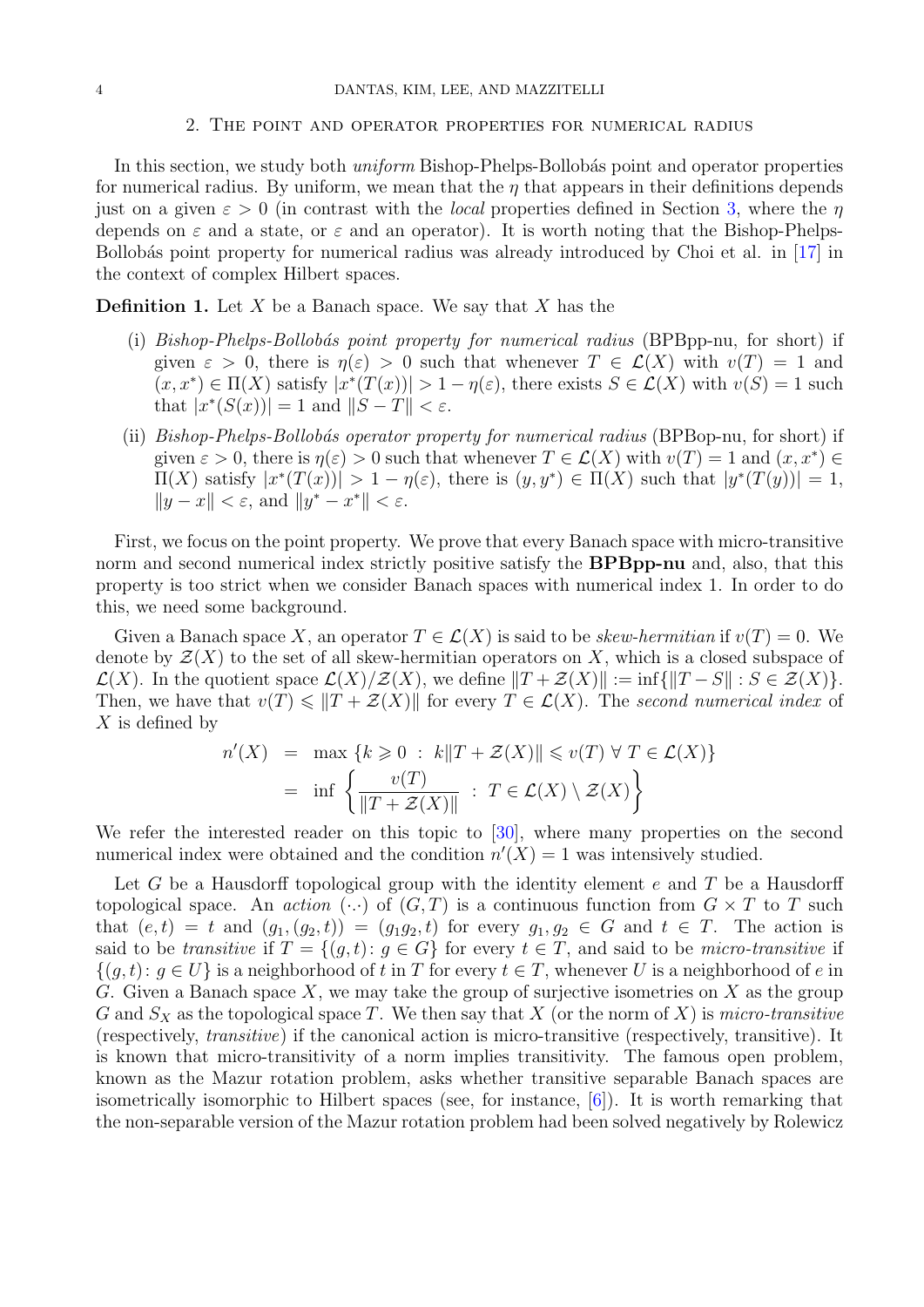(see [\[33\]](#page-15-16)) and Hilbert spaces are the only known spaces with micro-transitive norms. We kindly send the interested reader on this topic to [\[7,](#page-14-6) [22\]](#page-15-17) and the references therein.

Our main result in this section is the following.

<span id="page-4-0"></span>**Theorem 2.** Let X be a Banach space. Suppose that the norm of X is micro-transitive and that  $n'(X) > 0$ . Then, X satisfies the BPBpp-nu.

Let us notice that if X has a micro-transitive norm, then there is a function  $\beta : (0, 2) \longrightarrow \mathbb{R}^+$ such that whenever  $x, y \in S_X$  satisfy  $||x - y|| < \beta(\varepsilon)$ , there is a surjetive isometry  $T \in \mathcal{L}(X)$ satisfying  $T(x) = y$  and  $\|T - \text{Id}_X\| < \varepsilon$ , where  $\text{Id}_X$  is the identity operator on X (see [\[13,](#page-15-18) Proposition 2.1]). It is worth remarking that we may take  $\beta$  so that  $\beta(\varepsilon) < \varepsilon$  for any  $\varepsilon \in (0, 2)$ .

*Proof of Theorem [2.](#page-4-0)* Suppose that X is micro-transitive with some function  $\varepsilon \mapsto \beta(\varepsilon)$ . Then, by  $[13, Corollary 2.13]$  $[13, Corollary 2.13]$ , we see that X is both uniformly convex and uniformly smooth. Moreover since  $n'(X) > 0$ , X satisfies the BPBp-nu with some function  $\varepsilon \mapsto \eta(\varepsilon)$  (see [\[30,](#page-15-12) Theorem 3.2] and [\[29,](#page-15-9) Proposition 4]).

Let  $\varepsilon \in (0,1)$  be given and set

$$
\varepsilon' := \frac{n'(X)}{2 + 5n'(X)} \varepsilon > 0 \quad \text{and} \quad \eta'(\varepsilon') := \eta(\beta(\varepsilon')) > 0.
$$

Let  $(x, x^*) \in \Pi(X)$  and  $T \in \mathcal{L}(X)$  with  $v(T) = 1$  be such that  $|x^*(T(x))| > 1 - \eta'(\varepsilon')$ . From the definition of the second numerical index, there exists  $G \in \mathcal{Z}(X)$  so that

$$
||T+G|| < \frac{v(T)}{n'(X)} + \varepsilon' = \frac{1}{n'(X)} + \varepsilon'.
$$

Since  $v(G) = 0$ , we also have that  $v(T+G) = 1$  and  $|x^*((T+G)(x))| = |x^*(T(x))| > 1 - \eta'(\varepsilon').$ Therefore, there are  $(y, y^*) \in \Pi(X)$  and  $S_1 \in \mathcal{L}(X)$  with  $v(S_1) = 1$  such that

$$
|y^*(S_1(y))| = 1
$$
 and  $\max\{|y^*-x^*\|, \|y-x\|, \|S_1-(T+G)\|\} < \beta(\varepsilon') < \varepsilon'.$ 

In particular  $||y - x|| < \beta(\varepsilon')$  and, since X is micro-transitive with the function  $\beta$ , there is a linear surjective isometry  $U \in \mathcal{L}(X)$  such that  $U(x) = y$  and  $||U - \mathrm{Id}_X|| < \varepsilon'$ . Now, notice that  $1 = y^*(y) = y^*(U(x)) = (U^*(y^*)) (x)$ . Since X is uniformly smooth and  $x^*(x) = 1$ , we have that  $U^*(y^*) = x^*$  Analogously, we get that  $(U^{-1})^*(x^*) = y^*$ .

Define  $S_2 := U^{-1} \circ S_1 \circ U \in \mathcal{L}(X)$ . Since  $((U^{-1})^*(z^*)) (U(z)) = z^*(U^{-1}U(z)) = z^*(z) = 1$ , whenever  $(z, z^*) \in \Pi(X)$ , we have that  $v(S_2) \leq v(S_1) = 1$ . Moreover, the equality

$$
|x^*(S_2(x))| = |(x^*(U^{-1}S_1U(x))| = |((U^{-1})^*(x^*)) (S_1U(x))| = |y^*(S_1(y))| = 1
$$

shows that  $S_2$  has numerical radius 1 and it is attained at  $(x, x^*) \in \Pi(X)$ . Consequently, the operator  $S := S_2 - G$  also has numerical radius 1 and it is attained at  $(x, x^*)$ . Finally,

$$
\begin{aligned} \|(S_2 - G) - T\| &\leq \|S_2 - S_1\| + \|S_1 - (T + G)\| \\ &= \| (U^{-1} S_1 U - S_1 U \| + \|S_1 U - S_1 \| + \varepsilon' \\ &< 2\varepsilon' \|S_1\| + \varepsilon' \\ &< 2\varepsilon' \left( \frac{1}{n'(X)} + 2\varepsilon' \right) + \varepsilon' \\ &= \left( \frac{2 + (4\varepsilon' + 1)n'(X)}{n'(X)} \right) \varepsilon' \leq \varepsilon. \end{aligned}
$$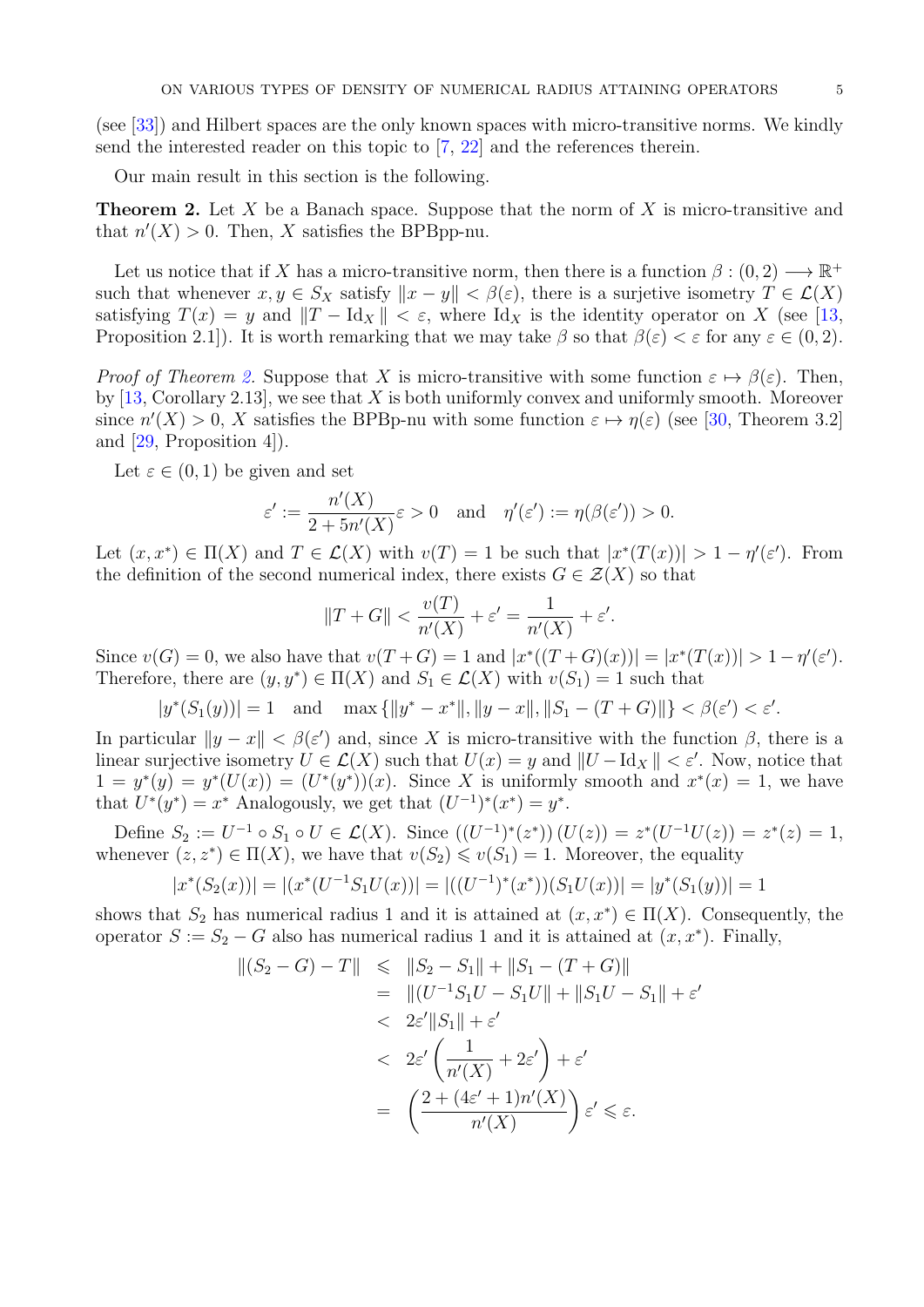$\Box$ 

Since real Hilbert spaces have second numerical index 1 (see [\[30,](#page-15-12) Theorem 2.3]), we have that real Hilbert spaces satisfy the BPBpp-nu. On the other hand, since the numerical index of a complex Banach space X is always greater than or equal to  $1/e$  (and, hence, strictly positive), we have  $\mathcal{Z}(X) = \{0\}$  and, consequently,  $n'(X) = n(X) > 0$ . This means that we have the same result for complex Hilbert spaces. We state these results in the next corollary, which should be compared with  $[17,$  Theorem 4.1. $(a)$ .

**Corollary 3.** Let H be a (real or complex) Hilbert space. Then, H has the BPBpp-nu.

In what follows, we focus on spaces with numerical index 1. Examples of such spaces include  $C(K)$ -spaces,  $L_1(\mu)$ -spaces, isometric preduals of  $L_1(\mu)$ , and all function algebras, such as the disk algebra  $A(\mathbb{D})$  and  $H^{\infty}$ . We prove that these spaces satisfy neither the BPBpp-nu nor the BPBop-nu. To prove this, we need the following characterizations of uniformly smooth and uniformly convex Banach spaces. On the one hand, we have that  $X$  is uniformly smooth if and only if given  $\varepsilon > 0$ , there is  $\eta(\varepsilon) > 0$  such that whenever  $x \in S_X$  and  $x^* \in S_{X^*}$  satisfy  $|x^*(x)| > 1 - \eta(\varepsilon)$ , there is  $x_0^* \in S_{X^*}$  such that  $|x_0^*(x)| = 1$  and  $||x_0^* - x^*|| < \varepsilon$  (see [\[18,](#page-15-14) Proposition 2.1]). On the other hand, it is proved in  $[28,$  Theorem 2.1] that X is uniformly convex if and only if given  $\varepsilon > 0$ , there is  $\eta(\varepsilon) > 0$  such that whenever  $x \in S_X$  and  $x^* \in S_{X^*}$ satisfy  $|x^*(x)| > 1 - \eta(\varepsilon)$ , there is  $x_0 \in S_X$  such that  $|x^*(x_0)| = 1$  and  $||x_0 - x|| < \varepsilon$ .

<span id="page-5-0"></span>**Proposition 4.** Let X be a Banach space with  $n(X) = 1$ . The following are equivalent.

- (a)  $X$  has the BPBpp-nu.
- (b)  $X$  has the BPBop-nu.
- $(c)$  X is one-dimensional.

*Proof.* Let us prove (a) $\Leftrightarrow$  (c). In order to do this, we only need to show that if X satisfy the BPBpp-nu then it is one-dimensional, since the converse is trivial. Assume that the following holds.

**Claim:** if X has the BPBpp-nu and  $n(X) = 1$ , then X is uniformly smooth.

In that case, we have that the dual space  $X^*$  is uniformly convex and satisfies the alternative Daugavet property (since  $n(X) = 1$ ). By [\[27,](#page-15-20) Theorem 2.1], X must be one-dimensional.

To prove the claim above, suppose that X has the BPBpp-nu with some function  $\varepsilon \mapsto \eta(\varepsilon)$ . Let  $\varepsilon \in (0,1)$  be given and let  $x_0^* \in S_{X^*}$  and  $x_0 \in S_X$  be such that  $|x_0^*(x_0)| > 1 - \eta(\varepsilon)$ . Let  $x_1^* \in S_{X^*}$  be such that  $x_1^*(x_0) = 1$  and consider the operator  $T := x_0^* \otimes x_0$ . By hypothesis we have that  $v(T) = ||T|| = 1$  and, since  $|x_1^*(T(x_0))| = |x_1^*(x_0^*(x_0)x_0)| = |x_0^*(x_0)| > 1 - \eta(\varepsilon)$ , that there is  $S \in \mathcal{L}(X)$  with  $v(S) = ||S|| = 1$  (again, by the hypothesis  $n(X) = 1$ ) such that  $|x_1^*(S(x_0))|=1$  and  $||S-T|| < \varepsilon$ . Define  $z_0^* := S^*x_1^* \in X^*$ . Then, we have that  $||z_0^*|| \leq 1$  and  $|z_0^*(x_0)| = 1$ . This shows, in particular, that  $||z_0^*|| = 1$ . Also, for all  $x \in S_X$ ,

$$
|z_0^*(x) - x_0^*(x)| = |x_1^*(S(x)) - x_0^*(x)x_1^*(x_0)|
$$
  
=  $|x_1^*(S(x)) - x_1^*(x_0^*(x)x_0)|$   
 $\leq |S(x) - T(x)|$ 

Thus,  $||z_0^* - x_0^*|| \le ||S - T|| < \varepsilon$  and so X is uniformly smooth.

Since the equivalence (b) $\Leftrightarrow$ (c) follows analogously, we omit the proof.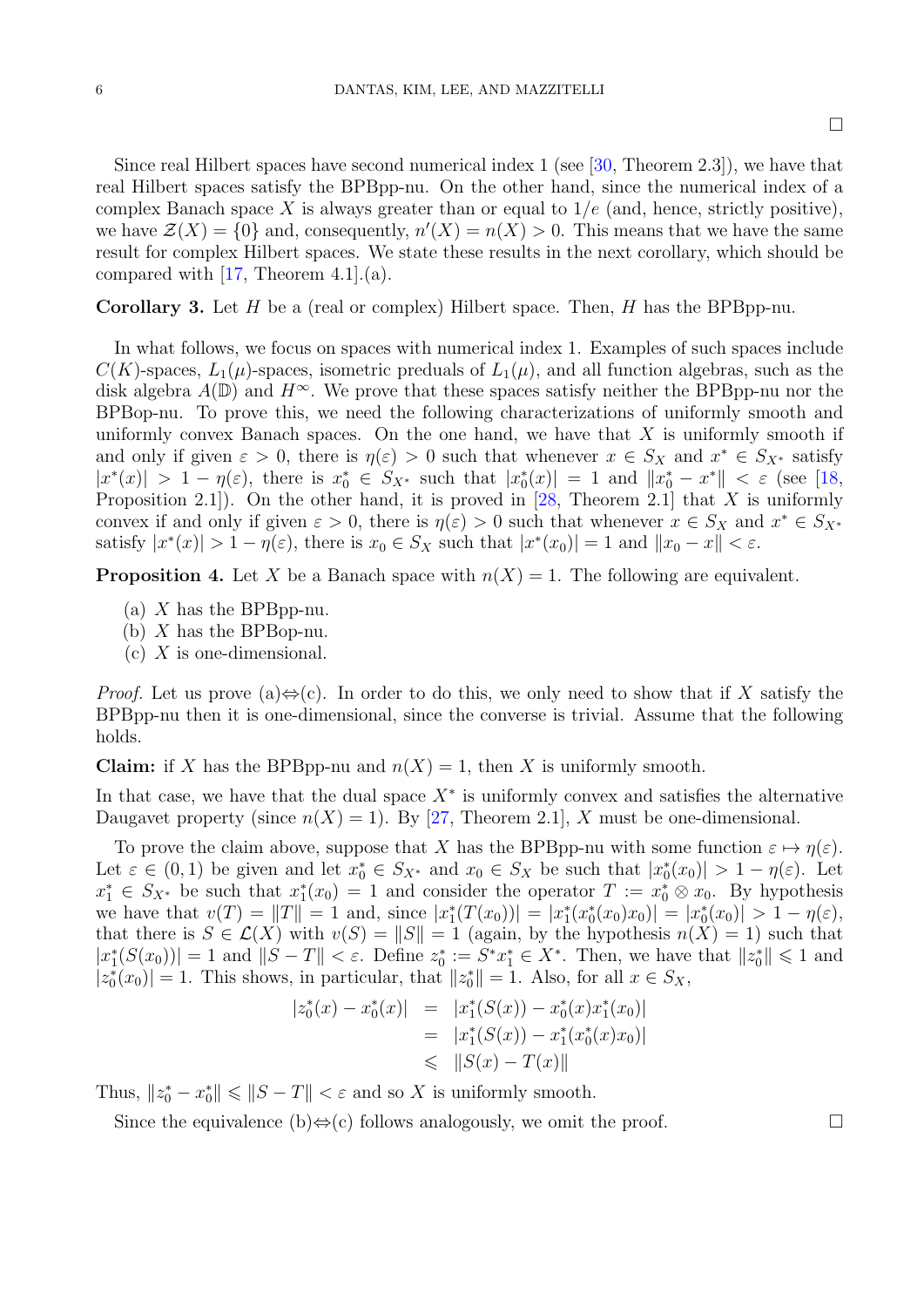In particular, we have that  $\ell_1$  and  $c_0$  are examples of Banach spaces with numerical index 1 which satisfy the BPBp-nu but fail both BPBpp-nu and BPBop-nu by Proposition [4.](#page-5-0) In the next section, we show that  $c_0$  satisfies a local point property, but still fail the local operator one (see Theorem [13](#page-8-0) and Proposition [23,](#page-13-1) respectively). As a matter of fact, the situation for the uniform and local operator properties seem to be very restrictive: even 2-dimensional spaces does not enjoy it. To see that, let  $X$  be a 2-dimensional Banach space and consider  $\{(e_1, e_1^*), (e_2, e_2^*)\}$  the Auerbach basis of the space X. Then,  $x = e_1^*(x)e_1 + e_2^*(x)e_2$  for every  $x \in X$ . Put  $\beta_n = 1 - \frac{1}{n}$  $\frac{1}{n}$  and define the operator  $T_n: X \to X$  by  $T_n(x) = \beta_n e_1^*(x) + e_2^*(x)e_2$ . It is easy to see that  $v(T_n) = 1$  and  $|e_1^*(T_n(e_1))| = \beta_n = 1 - \frac{1}{n}$  $\frac{1}{n}$ . However,  $T_n$  does not attain the numerical radius at any state  $(y, y^*) \in \Pi(X)$  close to  $(e_1, e_1^*)$ . Indeed, if it was the case, we would have

$$
1 \leqslant |y^*(T_n(y))| \leqslant ||T_n(y)|| \leqslant \beta_n + (1 - \beta_n)|e_2^*(y)| \leqslant 1
$$

and, consequently,  $|e_2^*(y)| = 1$ , which clearly implies  $||e_1 - y|| \ge 1$ . It is worth noting that a similar argument works for *n*-dimensional spaces with  $n \geq 2$ . Then, any finite dimensional Banach space of dimension greater than one fails the BPBop-nu.

Moreover, noting that the BPBop-nu trivially implies its local version and taking Proposi-tion [23](#page-13-1) below into account, we see that if  $n(X) > 0$ , X has the approximation property and X has the BPBop-nu, then X must be one-dimensional. Hence, we have the following result.

<span id="page-6-0"></span>Theorem 5. Let X be a Banach space which satisfies one of the following conditions.

- (a)  $n(X) = 1$
- (b)  $n(X) > 0$  and X has the approximation property
- $(c)$  X is finite dimensional

Then, X has the BPBop-nu if and only if it is one-dimensional.

We finish this section by asking some questions.

**Question 6.** Let  $X$  be a Banach space.

- (1) If X has the BPBpp-nu and  $0 < n(X) < 1$ , then X is uniformly smooth?
- <span id="page-6-1"></span>(2) If X has the BPBop-nu and  $0 < n(X) < 1$ , then X is one-dimensional?

### 3. Local Properties

Motivated by the very restrictive behavior of the uniform versions (as we have seen in the previous section), we are now dealing with weaker properties: we consider the local versions of both BPBpp-nu and BPBop-nu. By weaker, we mean that the  $\eta$  that appears in their definitions does not depend just on a given  $\varepsilon > 0$  but also on a state  $(x, x^*) \in \Pi(X)$  or on a numerical radius one operator  $T \in \mathcal{L}(X)$ . For the Bishop-Phelps-Bollobás properties, these local properties were already considered in [\[19,](#page-15-21) [20\]](#page-15-22). Here, we keep a similar notation.

**Definition 7.** Let  $X$  be a Banach space. We say that  $X$  has the

(i)  $\mathbf{L}_{p,p}$ -nu if given  $\varepsilon > 0$  and  $(x, x^*) \in \Pi(X)$ , there is  $\eta(\varepsilon, (x, x^*)) > 0$  such that whenever  $T \in \mathcal{L}(X)$  with  $v(T) = 1$  satisfies  $|x^*(T(x))| > 1 - \eta(\varepsilon, (x, x^*))$ , there is  $S \in \mathcal{L}(X)$  with  $v(S) = 1$  such that  $|x^*(S(x))| = 1$  and  $||S - T|| < \varepsilon$ .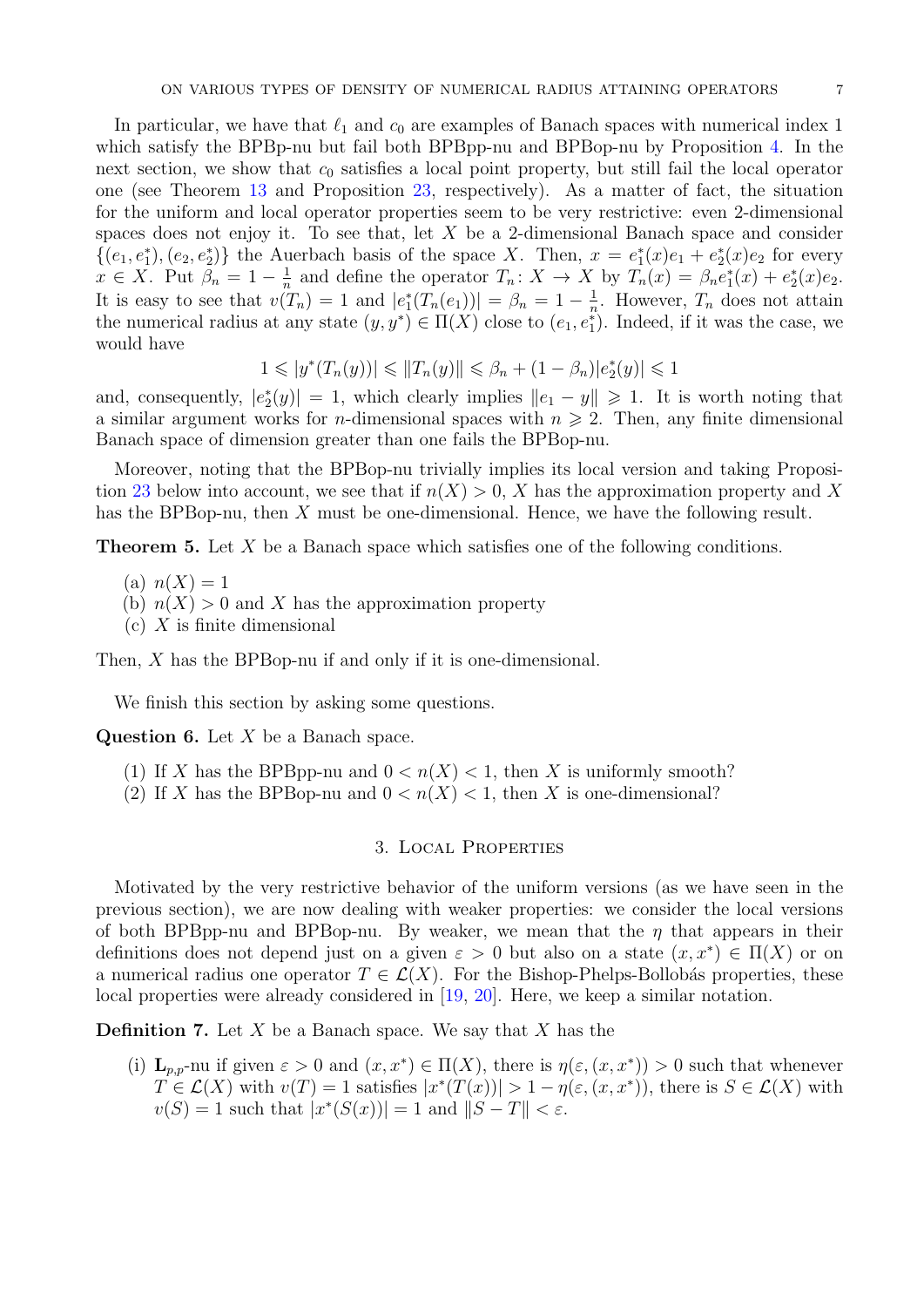(ii)  $\mathbf{L}_{o,o}$ -nu if given  $\varepsilon > 0$  and  $T \in \mathcal{L}(X)$  with  $v(T) = 1$ , there is  $\eta(\varepsilon,T) > 0$  such that whenever  $(x, x^*) \in \Pi(X)$  satisfies  $|x^*(T(x))| > 1 - \eta(\varepsilon, T)$ , there is  $(y, y^*) \in \Pi(X)$  such that  $|y^*(T(y))| = 1$ ,  $||y - x|| < \varepsilon$ , and  $||y^* - x^*|| < \varepsilon$ .

It is immediate to notice that the BPBpp-nu and the BPBop-nu imply properties  $\mathbf{L}_{p,p}$ -nu and  $\mathbf{L}_{o,o}$ -nu, respectively, and also that if X satisfies the  $\mathbf{L}_{o,o}$ -nu, every operator attains its numerical radius.

We start by proving that all spaces with numerical index 1 which satisfy the  $L_{p,p}$ -nu must be strongly subdifferentiable. Let us recall that a norm in a Banach space  $X$  is *strongly* subdifferentiable (SSD, for short) at  $x \in X$  whenever the limit  $\lim_{t\to 0^+} \frac{1}{t}$  $\frac{1}{t}(\|x+th\|-\|x\|)$  exists uniformly for  $h \in B_X$ . The norm of any finite dimensional space and the sup-norm on  $c_0$  are examples of SSD norms. Moreover, the  $\ell_1$ -norm is SSD only at points in the sphere of  $\ell_1$  that are sequences with finitely many nonzero terms. For a background on this topic, we refer the reader to [\[24\]](#page-15-23) and the references therein.

<span id="page-7-0"></span>**Proposition 8.** Let X be a Banach space with  $n(X) = 1$ . If X has the  $\mathbf{L}_{p,p}$ -nu, then the norm of  $X$  is SSD.

*Proof.* In order to prove that X is SSD, we use a characterization given in [\[19,](#page-15-21) Theorem 2.3.(a)], which says that the norm of X is SSD at  $x \in S_X$  if and only if given  $\varepsilon > 0$ , there is  $\eta(\varepsilon, x) > 0$ such that whenever  $x^* \in S_{X^*}$  satisfies  $|x^*(x)| > 1 - \eta(\varepsilon)$ , there is  $z^* \in S_{X^*}$  such that  $|z^*(x)| = 1$ and  $||z^* - x^*|| < \varepsilon$ . Let  $\varepsilon > 0$  and  $x_0 \in S_X$  be given.

Let  $x_0^* \in S_{X^*}$  be such that  $x_0^*(x_0) = 1$ , which implies  $(x_0, x_0^*) \in \Pi(X)$ . Since X has the  $\mathbf{L}_{p,p}$ -nu, we may consider  $\eta(\varepsilon,x_0) := \eta(\varepsilon,(x_0,x_0^*)) > 0$ . Let  $x^* \in S_{X^*}$  be a functional such that  $|x^*(x_0)| > 1 - \eta(\varepsilon, x_0)$  and define  $T := x^* \otimes x_0$ . Then  $v(T) = ||T|| = ||x^*|| = 1$  and  $|x_0^*(T(x_0))|=|x^*(x_0)|>1-\eta(\varepsilon,x_0).$  By hypothesis, there is  $S\in\mathcal{L}(X)$  with  $v(S)=\|S\|=1$ such that  $|x_0^*(S(x_0))|=1$  and  $||S-T|| < \varepsilon$ . Setting  $z^* := S^*x_0^* \in B_{X^*}$ , we have that  $|z^*(x_0)| = |(S^*(x_0^*)) (x_0)| = |x_0^*(S(x_0))| = 1.$  Moreover, we get that  $||z^* - x^*|| < \varepsilon$ . Indeed, for arbitrary  $x \in S_X$ ,

$$
z^*(x) - x^*(x)| = |(S^*(x_0^*))(x) - x^*(x)|
$$
  
\n
$$
= |x_0^*(S(x)) - x^*(x)x_0^*(x_0)|
$$
  
\n
$$
= |x_0^*(S(x)) - x_0^*(x^*(x)x_0)|
$$
  
\n
$$
= |x_0^*(S(x)) - x_0^*(T(x))|
$$
  
\n
$$
\leq ||S(x) - T(x)||.
$$

This implies that  $||z^* - x^*|| \le ||S - T|| < \varepsilon$  which shows X is SSD at  $x_0 \in S_X$ . Since  $x_0$  is arbitrary, the norm of X is SSD.

On the other hand, we do not know what happens in the general case.

**Question 9.** If X has the  $\mathbf{L}_{p,p}$ -nu and  $n(X) \neq 1$ , then X must be SSD?

 $\overline{ }$ 

Let us show now some positive results regarding the validity of  $L_{p,p}$ -nu. Thanks to Proposi-tion [8,](#page-7-0) if we are looking for spaces satisfying  $L_{p,p}$ -nu, it is natural to look at those with strong subdifferentiable norm, even in case that  $0 < n(X) < 1$ . Since finite dimensional spaces are SSD, we analyze the  $\mathbf{L}_{p,p}$ -nu for these spaces. Suppose that X is finite dimensional and does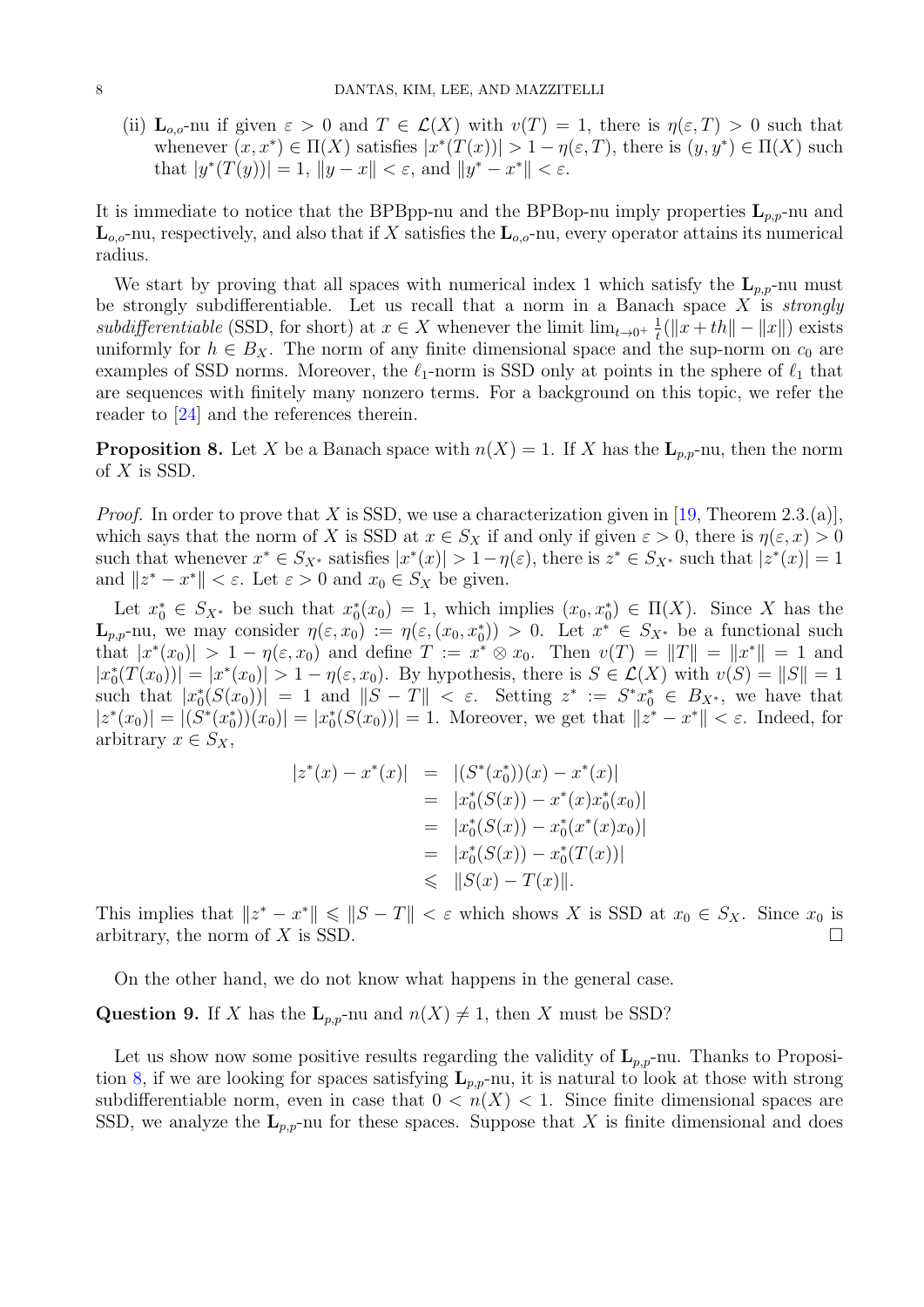not have property  $\mathbf{L}_{p,p}$ -nu. Then, by definition, there are  $\varepsilon_0 > 0$  and  $(x_0, x_0^*) \in \Pi(X)$  such that there exists a sequence of operators  $(T_n) \subset \mathcal{L}(X)$  so that

$$
v(T_n) = 1 \geqslant |x_0^*(T_n(x_0))| \geqslant 1 - \frac{1}{n}
$$

for all  $n \in \mathbb{N}$  and, whenever  $S \in \mathcal{L}(X)$  satisfies  $v(S) = 1$  and  $||T_n - S|| < \varepsilon$ , the number  $|x_0^*(S(x_0))|$  is *strictly* smaller than 1. If the set of operators with numerical radius 1 is compact, then a subsequence of  $(T_n)$  converges to an operator  $T_0$ , also with numerical radius 1, and, in this case, we have  $|x_0^*(T_0(x_0))|=1$ , which is a contradiction. It is clear that if  $n(X)>0$ , then  $v(\cdot)$  is an equivalent norm on  $\mathcal{L}(X)$ . Hence, if X is finite dimensional and  $n(X) > 0$ , the closed unit ball of  $(\mathcal{L}(X), v(\cdot))$  is compact. So, we have the following result.

<span id="page-8-1"></span>**Proposition 10.** Let X be a finite dimensional Banach space with  $n(X) > 0$ . Then, X satisfies property  $L_{p,p}$ -nu.

Arbitrary complex Banach spaces always have strictly positive numerical index. So, we have the following consequence from Theorem [10.](#page-8-1)

**Corollary 11.** Every finite dimensional complex Banach space has  $L_{p,p}$ -nu.

We do not know if the same statement holds for real spaces. However, we can conclude that it is true for 2-dimensional real Banach spaces. Indeed, if X is 2-dimensional and  $n(X) = 0$ , then X is isometrically isomorphic to the 2-dimensional Hilbert space (see  $[34,$  Theorem 3.1]) and, consequently, it has the BPBpp-nu.

**Question 12.** Finite dimensional spaces with  $n(X) = 0$  have the  $\mathbf{L}_{n,p}$ -nu?

Next, we consider the property on  $c_0$  which is SSD and has numerical index 1. It is known that the pairs  $(c_0, c_0)$  and  $(c_0, X)$ , where X is C-uniformly convex, satisfy the  $\mathbf{L}_{p,p}$  (see [\[19,](#page-15-21) Proposition 2.8 and Theorem 2.12], respectively). In particular, the pair  $(c_0, L_p(\mu))$  satisfies it for a positive measure  $\mu$  and  $1 \leqslant p < \infty$ . Here, we have the following result.

<span id="page-8-0"></span>**Theorem 13.**  $c_0$  satisfies the  $\mathbf{L}_{p,p}$ -nu.

In order to prove this theorem, we need two auxiliary results. The first one concerns a characterization of the strong subdifferentiability of the norm of a Banach space in terms of finite convex sums, which was proved in [\[20\]](#page-15-22). The second is a straightforward fact about functionals on  $c_0$  which attain the norm and we include a proof for completeness.

<span id="page-8-2"></span>**Lemma 14.** ([\[20,](#page-15-22) Proposition 3.2]) For every Banach space Y, the following are equivalent.

- (a) The norm of Y is SSD.
- (b) For each  $\varepsilon > 0$ ,  $y \in S_Y$  and a finite sequence  $(\alpha_j)_{j=1}^n$  such that  $n > 0$ ,  $\alpha_j > 0$  for all j and  $\sum_{j=1}^n \alpha_j = 1$ , there exists  $\eta = \eta(\varepsilon, (\alpha_j)_{j \in A}, y) > 0$  such that whenever a sequence of functionals  $(y_j^*)_{j\in A} \subset B_{Y^*}$  satisfies

$$
\operatorname{Re} \sum_{j \in A} \alpha_j y_j^*(y) > 1 - \eta,
$$

there is  $(z_j^*)_{j=1}^n \subset S_{Y^*}$  such that

 $z_j^*(y) = 1$  and  $||z_j^* - y_j^*|| < \varepsilon$  for all  $j = 1, 2, ..., n$ .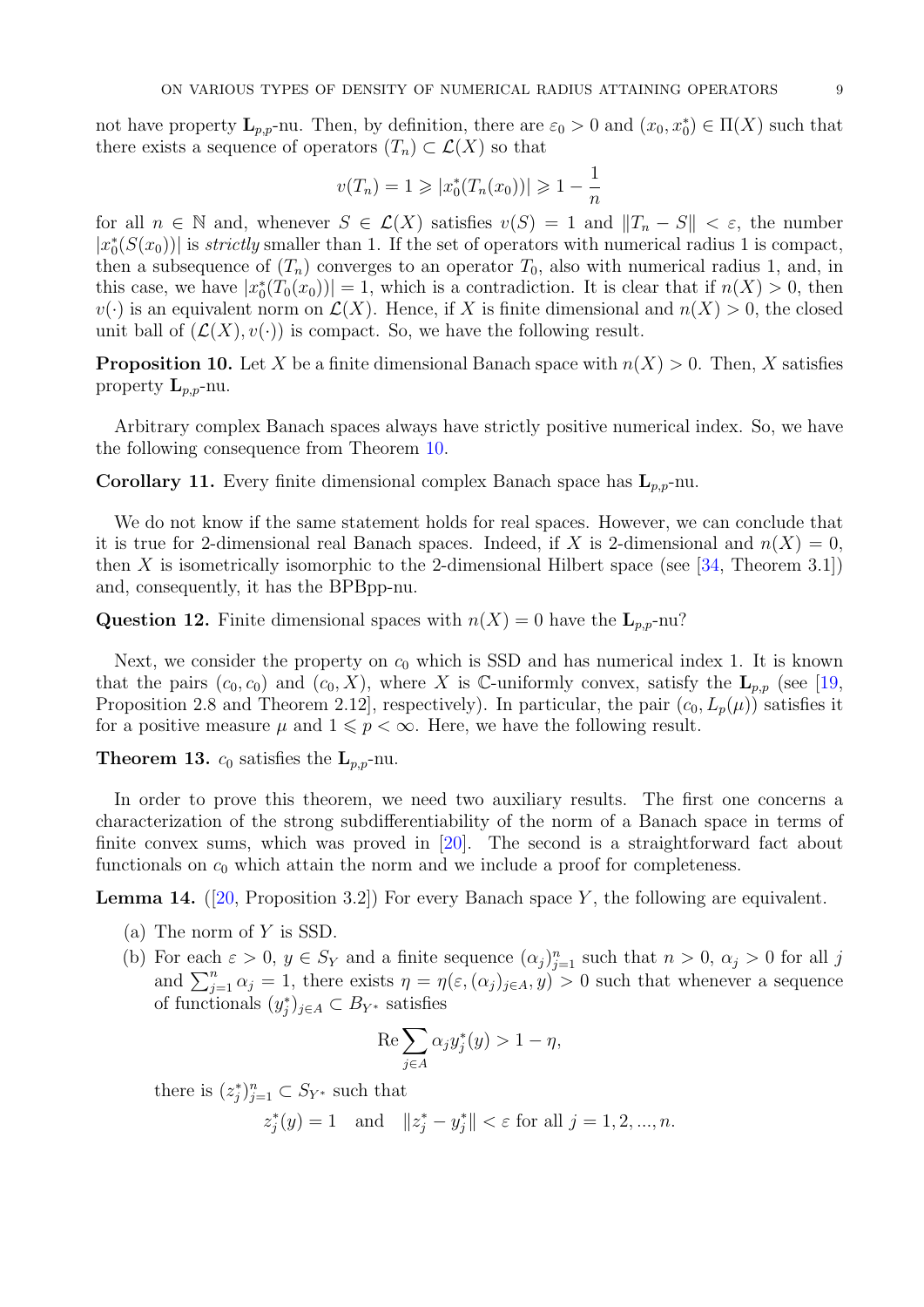<span id="page-9-0"></span>**Lemma 15.** Let  $x^* = (x_i^*)_{i=1}^{\infty} \in S_{c_0^*}$  be a linear functional on  $c_0$  and suppose that it attains the norm at  $x_0 = (x(i))_{i=1}^{\infty} \in S_{c_0}$ . If there is  $j \in \mathbb{N}$  such that  $0 < |x_0(j)| < 1$ , then  $x^*(e_j) = 0$ , where  $(e_i)_{i=1}^{\infty}$  is the canonical basis of  $c_0$ .

*Proof.* Suppose that  $0 < |x_0(j)| < 1$  and that  $x^*(e_j) = x_j^* \neq 0$ . Then,

$$
1 = \|x^*\|_1 = |x^*(x_0)| = \left|\sum_i x_i^* x_0(i)\right| < \sum_{i \neq j} |x_i^*| + |x_j^*| = \|x^*\|_1 = 1,
$$

which is a contradiction.

*Proof of Theorem [13.](#page-8-0)* Denote the canonical basis of  $c_0$  and  $\ell_1$  by  $(e_i)$  and  $(e_i^*)$ , respectively. Let  $(x_0, x_0^*) \in \Pi(c_0)$  be given. We write  $x_0 = (x_0(i))_{i=1}^{\infty} = \sum_{i=1}^{\infty} x_0(i) e_i \in S_{c_0}$ . Since  $x_0 \in S_{c_0}$ , there is a finite collection  $A = \{n_1, \ldots, n_m\} \subset \mathbb{N}$  such that  $|\overline{x_0}(n_i)| = 1$  for  $i = 1, \ldots, m$ . By Lemma [15,](#page-9-0) we have

$$
x_0^* = \alpha_1 e_{n_1}^* + \dots + \alpha_m e_{n_m}^*
$$
 with  $||x_0^*|| = \sum_{i=1}^m |\alpha_i| = 1$ .

We may suppose that all  $\alpha_i \neq 0$  and notice that

$$
|\alpha_1||x_0(n_1)| + \dots + |\alpha_m||x_0(n_m)| = |\alpha_1| + \dots + |\alpha_m|
$$
  
= 1  
=  $x_0^*(x_0)$   
=  $\alpha_1x_0(n_1) + \dots + \alpha_mx_0(n_m)$ 

This implies that  $\alpha_i x_0(n_i) = |\alpha_i x_0(n_i)|$  for every  $i = 1, \ldots, m$ . Let  $\varepsilon > 0$  and  $0 < \xi < \frac{\varepsilon}{4}$  be given. Since  $c_0$  is SSD, using  $\eta$  of Lemma [14,](#page-8-2) we consider

$$
\eta := \eta(\xi, (|\alpha_i|)_{i=1}^m, x_0) > 0.
$$

Let  $T \in \mathcal{L}(c_0)$  with  $v(T) = ||T|| = 1$  be such that  $|x_0^*(T(x_0))| > 1 - \eta$ . For a suitable modulus 1 scalar r and  $y_{n_i}^* = \frac{\alpha_i}{|\alpha_i|}$  $\frac{\alpha_i}{|\alpha_i|} r e_{n_i}^*$  for  $i = 1, \ldots, m$ , we have

$$
|\alpha_1|y^*_{n_1}(T(x_0))+\cdots+|\alpha_m|y^*_{n_m}(T(x_0))=|x^*_0(T(x_0))|>1-\eta
$$

Then, by Lemma [14,](#page-8-2) there is  $(z_{n_i}^*)_{i=1}^m \subset S_{c_0^*}$  such that  $z_{n_i}^*(x_0) = 1$  and  $||z_{n_i}^* - y_{n_i}^* \circ T|| < \xi$  for  $i = 1, \ldots, m$ . Now, define  $S \in \mathcal{L}(c_0)$  by

$$
S(x) := T(x) + \sum_{i=1}^{m} \left[ \left( 1 + \frac{\varepsilon}{4} \right) z_{n_i}^*(x) - y_{n_i}^*(T(x)) \right] y_{n_i}
$$

where  $y_{n_i} := \frac{\overline{\alpha_i}}{|\alpha_i|} \overline{r} e_{n_i}$  for  $i = 1, \ldots, m$  and  $x \in c_0$ . Then, it is clear that

$$
S^*(y^*) = T^*(y^*) + \sum_{i=1}^m y^*(y_{n_i}) \left[ \left( 1 + \frac{\varepsilon}{4} \right) z_{n_i}^* - T^*(y_{n_i}^*) \right] \quad (y^* \in c_0^*).
$$

We have that if  $n \neq n_1, \ldots, n_m$ , then  $||S^*(e_n^*)|| = ||T^*(e_n^*)|| \leq 1$ . On the other hand, if  $n = n_j$ for some  $j = 1, \ldots, m$ , then

$$
||S^*(e_{n_j}^*)|| = ||S^*(y_{n_j}^*)|| = \left||T^*(y_{n_j}^*) + \left(1 + \frac{\varepsilon}{4}\right)z_{n_j}^* - T^*(y_{n_j}^*)\right|| = 1 + \frac{\varepsilon}{4}.
$$

$$
\Box
$$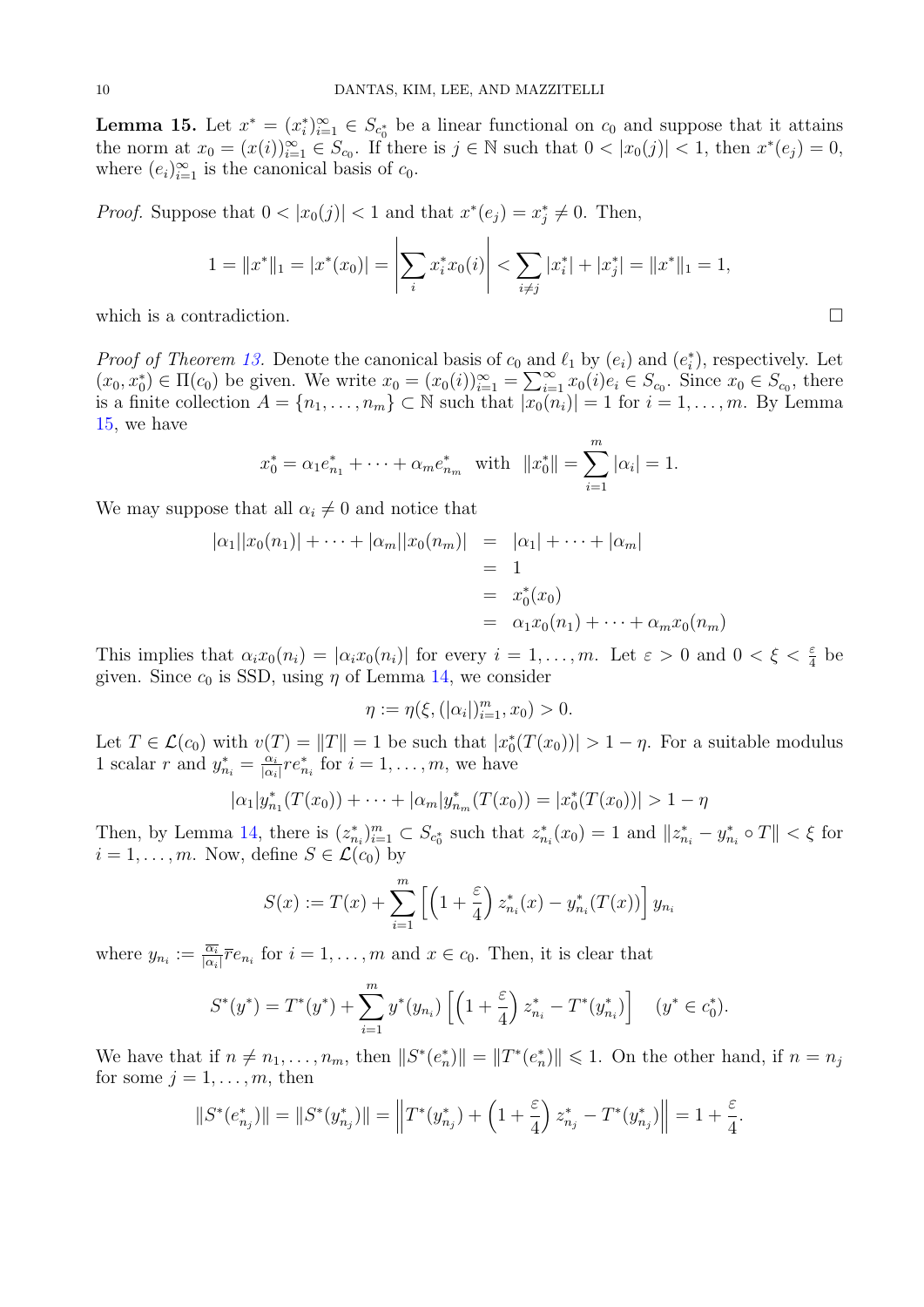Since  $v(S) = ||S|| = ||S^*|| = \sup_n ||S^*(e_n^*)||$ , we have that  $v(S) = 1 + \frac{\varepsilon}{4}$ . Moreover, we have that

$$
|x_0^*(S(x_0))| = \left| x_0^*(T(x_0)) + \sum_{i=1}^m \left[ \left( 1 + \frac{\varepsilon}{4} \right) z_{n_i}^*(x_0) - y_{n_i}^*(T(x_0)) \right] x_0^*(y_{n_i}) \right|
$$
  
\n
$$
= \left| x_0^*(T(x_0)) + \overline{r} \sum_{i=1}^m |\alpha_i| \left( 1 + \frac{\varepsilon}{4} \right) - \overline{r} \sum_{i=1}^m |\alpha_i| y_{n_i}^*(T(x_0)) \right|
$$
  
\n
$$
= \left| \sum_{i=1}^m \alpha_i e_{n_i}^*(T(x_0)) + \overline{r} \sum_{i=1}^m |\alpha_i| \left( 1 + \frac{\varepsilon}{4} \right) - \sum_{i=1}^m \alpha_i e_{n_i}^*(T(x_0)) \right|
$$
  
\n
$$
= 1 + \frac{\varepsilon}{4}.
$$

Then,  $v(S) = ||S|| = |x_0^*(S(x_0))| = 1 + \frac{\varepsilon}{4}$ . Hence, the inequality

$$
\left\| \frac{S}{1 + \frac{\varepsilon}{4}} - T \right\| \leq \left\| \frac{S}{1 + \frac{\varepsilon}{4}} - S \right\| + \left\| S - T \right\| < \frac{\varepsilon}{4} + \xi + \frac{\varepsilon}{4} < \varepsilon
$$

shows that  $\frac{S}{1}$  $1+\frac{\varepsilon}{4}$  $\in \mathcal{L}(X)$  is the desired operator.

<span id="page-10-0"></span>**Remark 16.** Theorem [13](#page-8-0) shows that property  $L_{p,p}$ -nu is strictly weaker than the BPBpp-nu since  $c_0$  fails to have the BPBpp-nu (see Proposition [4\)](#page-5-0). Concerning  $\ell_1$ , since the numerical index of  $\ell_1$  is 1 and  $\ell_1$  is not SSD, it cannot have property  $\mathbf{L}_{p,p}$ -nu by Proposition [8.](#page-7-0) Moreover, we can also notice that the denseness of numerical radius attaining operators does not imply property  $\mathbf{L}_{p,p}$ -nu since  $NRA(\ell_1) = \mathcal{L}(\ell_1)$  (see [\[15\]](#page-15-3)) but  $\ell_1$  fails property  $\mathbf{L}_{p,p}$ -nu. On the other hand, we do not know whether  $L_{p,p}$ -nu implies the denseness of numerical radius attaining operators or not.

# Question 17. Let X be a Banach space with the  $L_{p,p}$ -nu. Is it true that  $NRA(X) = \mathcal{L}(X)$ ?

In view of Theorems [10](#page-8-1) and [13,](#page-8-0) it is natural to ask whether the strong subdifferentiability of the norm is a sufficient condition for the validity of property  $L_{p,p}$ -nu. We show that this is not the case by exhibiting the following counterexample. Let  $\mathcal Z$  be the space  $c_0$  equipped with the equivalent strictly convex norm

$$
||x||_{\mathcal{Z}} = ||x||_{\infty} + \left(\sum_{i=1}^{\infty} \frac{|x(i)|^2}{2^i}\right)^{1/2}.
$$

This space appears in classical counterexamples for norm attaining results. In [\[31\]](#page-15-0) it is proved that the set  $NA(c_0, \mathcal{Z})$  is not dense in  $\mathcal{L}(c_0, \mathcal{Z})$ , where  $NA(c_0, \mathcal{Z})$  is the set of all norm attaining operators from  $c_0$  to Z. Indeed, if  $T \in \text{NA}(c_0, \mathcal{Z})$  then there is  $n_0 \in \mathbb{N}$  such that  $T(e_n) = 0$ for all  $n \geq n_0$ . Hence, the formal identity  $id: c_0 \to \mathcal{Z}$  cannot be approximated by norm attaining operators. As a consequence, it is also shown in [\[31\]](#page-15-0) that, if we take  $X = c_0 \oplus_{\infty} \mathcal{Z}$ , then NA(X, X) is not dense in  $\mathcal{L}(X, X)$ . When looking at the denseness of numerical radius attaining operators, the space  $X = c_0 \oplus_{\infty} \mathcal{Z}$  appears as a natural candidate to show that  $NRA(X, X)$  is not dense in  $\mathcal{L}(X, X)$  and, indeed, this is the main result in [\[32\]](#page-15-5). Before showing the desired counterexample, we observe two facts.

**Remark 18.** The norm of the Banach space  $c_0 \oplus_{\infty} \mathcal{Z}$  is strongly subdifferentiable.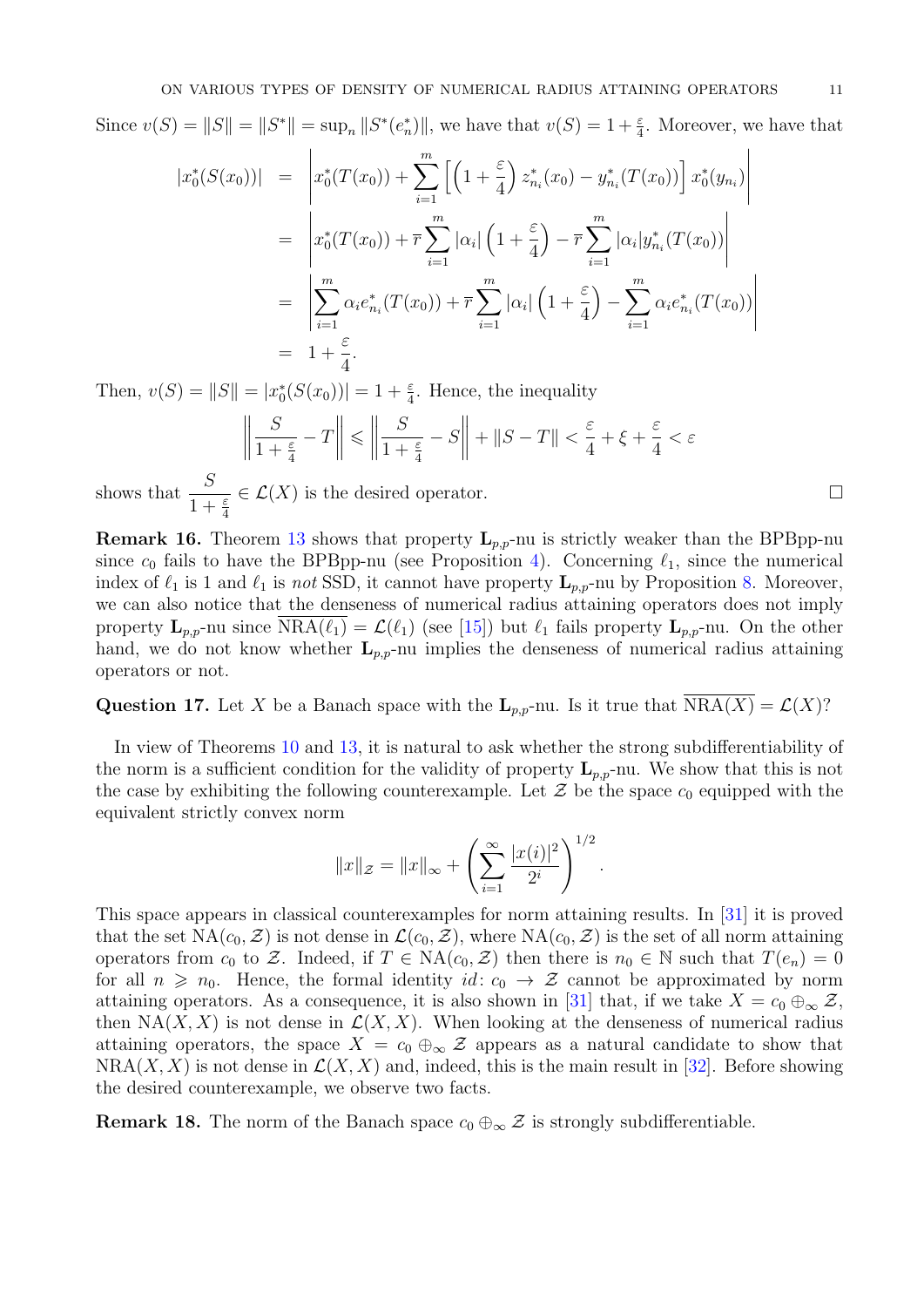*Proof.* Since  $c_0$  is SSD, by [\[24,](#page-15-23) Proposition 2.2] it suffices to show that  $\mathcal Z$  is SSD. We want to prove that, for each  $z \in S_{\mathcal{Z}}$ , the one-side limit  $\lim_{t \to 0^+} \frac{\|z+th\|_{\mathcal{Z}} - 1}{t}$  $\frac{h\|Z^{-1}}{t}$  exists uniformly for  $h \in B_{\mathcal{Z}}$ . Consider  $\tilde{z} = \left(\frac{z(i)}{\sqrt{2}^i}\right)$  and  $\tilde{h} = \left(\frac{h(i)}{\sqrt{2}^i}\right)$  and note that  $||z + th||z - 1$ t  $= \frac{\|z + th\|_{\infty} - \|z\|_{\infty}}{t}$ t  $+\frac{\|\tilde{z}+t\tilde{h}\|_2-\|\tilde{z}\|_2}{t}$ t .

On the one hand, since  $z \in c_0$  and  $(c_0, \|\cdot\|_{\infty})$  is SSD, we have that  $\lim_{t\to 0^+} (I_t)$  exists uniformly for  $h \in B_{\mathcal{Z}}$  (note that if  $h \in B_{\mathcal{Z}}$ , then  $h \in B_{c_0}$ ). On the other hand, since  $\tilde{z} \in \ell_2$  and  $(\ell_2, \|\cdot\|_2)$  is SSD, then  $\lim_{t\to 0^+}(II_t)$  exists uniformly for  $h \in B_{\mathcal{Z}}$  (again, note that if  $h \in B_{\mathcal{Z}}$ , then  $\tilde{h} \in B_{\ell_2}$ ). Then,  $\lim_{t\to 0^+} \frac{\|z+th\|_{\mathcal{Z}}-1}{t}$  $\frac{h\|z-1}{t}$  exists uniformly for  $h \in B_z$ .

 $(I_t)$ 

 $(II_t)$ 

<span id="page-11-1"></span>**Remark 19.** Suppose that a Banach space X has the  $\mathbf{L}_{p,p}$ -nu. Then, given  $\varepsilon > 0$  and  $(x, x^*) \in$  $\Pi(X)$ , there is  $\tilde{\eta}(\varepsilon,(x,x^*))>0$  such that, whenever  $T\in\mathcal{L}(X)$  with  $v(T)\leqslant ||T||\leqslant 1$  satisfies

$$
|x^*(T(x))| > 1 - \tilde{\eta}(\varepsilon, (x, x^*)),
$$

there is  $S \in \mathcal{L}(X)$  with  $v(S) = 1$  such that  $|x^*(S(x))| = 1$  and  $||S-T|| < \varepsilon$ . Notice that the difference with the property  $\mathbf{L}_{p,p}$ -nu is that we are considering the initial operator T in the ball of the space, instead of considering T such that  $v(T) = 1$ . Indeed, let  $0 < \varepsilon < 1$  and  $0 < \eta(\frac{\varepsilon}{2})$  $\frac{\varepsilon}{2}$ ,  $(x, x^*)$   $\leq \varepsilon/2$  as in the definition of the  $\mathbf{L}_{p,p}$ -nu. Put  $\tilde{\eta}(\varepsilon, (x, x^*)) = \frac{\eta(\frac{\varepsilon}{2}, (x, x^*))}{2}$  $rac{x,x-11}{2}$  and suppose  $T \in \mathcal{L}(X)$  is such that  $v(T) \leq ||T|| \leq 1$  and  $|x^*(T(x))| > 1 - \tilde{\eta}(\varepsilon, (x, x^*))$ . Then, if we consider  $T_1 = \frac{T}{v^{(1)}}$  $\frac{T}{v(T)}$ , we have  $v(T_1) = 1$  and

$$
|x^*(T_1(x))| = \frac{1}{v(T)}|x^*(T(x))| > \frac{1 - \tilde{\eta}(\varepsilon, (x, x^*))}{v(T)} \ge 1 - \tilde{\eta}(\varepsilon, (x, x^*)).
$$

By hypothesis, there is  $S \in \mathcal{L}(X)$  with  $v(S) = 1$  such that  $|x^*(S(x))| = 1$  and  $||S - T_1|| < \varepsilon/2$ . Then,

$$
||S - T|| \le ||S - T_1|| + ||T_1 - T|| < \frac{\varepsilon}{2} + \frac{||T||}{v(T)}(1 - v(T)) < \frac{\varepsilon}{2} + \frac{||T||}{v(T)}\tilde{\eta}(\varepsilon, (x, x^*)) < \frac{\varepsilon}{2} + \frac{||T||}{v(T)}\frac{\varepsilon}{4}.
$$

Since  $||T|| \leq 1$  and  $v(T)^{-1} \leq 2$  we deduce  $||S - T|| < \varepsilon$ , which is the desired statement.

<span id="page-11-0"></span>**Theorem 20.** The space  $X = c_0 \oplus_{\infty} \mathcal{Z}$  is SSD and fails the  $\mathbf{L}_{p,p}$ -nu.

*Proof.* Assume that X has the  $\mathbf{L}_{p,p}$ -nu and fix  $z_0 \in S_{\mathcal{Z}}$  such that  $z_0(1) \geq z_0(2) \geq \cdots > 0$ . Note that  $z_0(1) \geqslant \frac{1}{2}$  $\frac{1}{2}$ , otherwise, we would have

$$
||z_0||_{\mathcal{Z}} = ||z_0||_{\infty} + \left(\sum_{i=1}^{\infty} \frac{|z_0(i)|^2}{2^i}\right)^{1/2} < \frac{1}{2} + \frac{1}{2} \left(\sum_{i=1}^{\infty} \frac{1}{2^i}\right)^{1/2} = 1.
$$

For  $z_0^* \in S_{\mathcal{Z}^*}$  so that  $z_0^*(z_0) = 1$ , let  $x_0 = (e_1, z_0) \in S_{c_0 \oplus \infty} \mathcal{Z}$  where  $e_i$  is the canonical basis of  $c_0$ and  $x_0^* \in S_{(c_0 \oplus_\infty \mathcal{Z})^*}$  be a functional such that  $x_0^*(y, z) = z_0^*(z)$  for arbitrary  $(y, z) \in c_0 \oplus_\infty \mathcal{Z}$ .

It is clear that  $(x_0, x_0^*) \in \Pi(X)$  and, by hypothesis, given  $0 < \varepsilon < \frac{1}{2}$  we have  $\eta(\varepsilon, (x_0, x_0^*))$ which is written in Remark [19](#page-11-1) as  $\tilde{\eta}(\varepsilon,(x_0,x_0^*))$ . Then, we can take N such that

$$
z_0^*((z_0(1),...,z_0(N),0,...)) > 1 - \eta(\varepsilon,(x_0,x_0^*)),
$$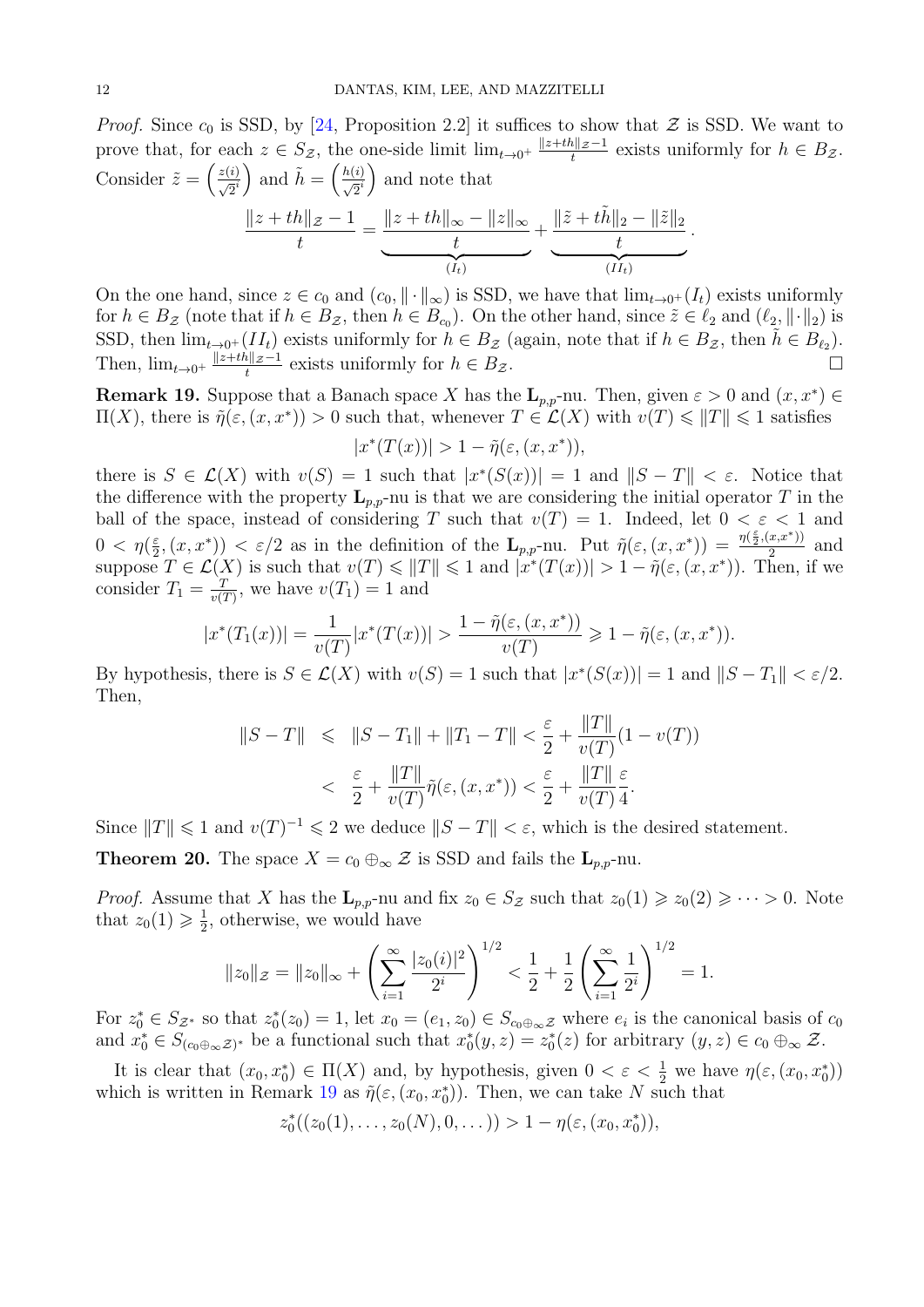and (once we fix N) we can also choose a sequence  $N < m_1 < m_2 < \cdots$  such that

<span id="page-12-0"></span>(1) 
$$
\frac{1}{2^{m_1+2}} \leqslant \frac{|z_0(N+1)|^2}{2^{N+1}}, \quad \frac{1}{2^{m_2+2}} \leqslant \frac{|z_0(N+2)|^2}{2^{N+2}}, \ldots
$$

Let  $T: X \to X$  be the operator defined by for  $y \in c_0$  and  $z \in \mathcal{Z}$ 

$$
T(y,z) = \left(0, \left(y(1)z_0(1), y(1)z_0(2), \dots, y(1)z_0(N), 0, \dots, 0, \underbrace{\frac{y(m_1)}{2}}_{m_1 \text{-th coord.}}, 0, \dots, 0, \underbrace{\frac{y(m_2)}{2}}_{m_2 \text{-th coord.}}, 0, \dots\right)\right)
$$

and let us show that  $||T|| \leq 1$ . Note that for each  $y \in B_{c_0}$  and  $z \in B_{\mathcal{Z}}$ 

$$
||T(y,z)||_X = \left\| \left( y(1)z_0(1), y(1)z_0(2), \dots, y(1)z_0(N), 0, \dots, 0, \frac{y(m_1)}{2}, 0, \dots, 0, \frac{y(m_2)}{2}, 0, \dots \right) \right\|_Z
$$
  
\$\leq \left\| \left( z\_0(1), \dots, z\_0(N), 0, \dots, 0, \frac{y(m\_1)}{2}, 0, \dots \right) \right\|\_{\infty} + \left( \sum\_{i=1}^N \frac{|z\_0(i)|^2}{2^i} + \sum\_{j=1}^\infty \frac{|y(m\_j)|^2}{2^{m\_j+2}} \right)^{1/2},

where the inequality is due to the fact that  $|y(1)| \leq 1$ . Since  $z_0(1) \geq \frac{1}{2}$  $\frac{1}{2}$  and  $|y(m_j)| \leq 1$ , it is clear that

$$
||T(y,z)||_X \le ||z_0||_{\infty} + \left(\sum_{i=1}^N \frac{|z_0(i)|^2}{2^i} + \sum_{j=1}^\infty \frac{1}{2^{m_j+2}}\right)^{1/2}
$$

and, by  $(1)$ , we deduce that

$$
||T(y, z)||_X \le ||z_0||_{\infty} + \left(\sum_{i=1}^{\infty} \frac{|z_0(i)|^2}{2^i}\right)^{1/2} = ||z_0||_{\mathcal{Z}} = 1.
$$

Since  $x_0^*(T(x_0)) > 1 - \eta(\varepsilon, (x_0, x_0^*))$ , by hypothesis there is an operator  $S: X \to X$ ,  $v(S) = 1$ , such that

$$
x_0^*(S(x_0)) = 1
$$
 and  $||T - S|| < \varepsilon$ .

Let P and Q be the projections from X onto Z and  $c_0$ , respectively. It is clear that  $PT = T$ and  $||PT - PS|| < \varepsilon$ . Also, by [\[32,](#page-15-5) Lemma 1.2] we have that  $v(S) = \max\{v(PS), v(QS)\} = 1$ and, since  $v(QS) \leq ||QS|| < \varepsilon$ , we deduce that PS attains its numerical radius. Hence, we may consider  $U = PS$ . Following the ideas in [\[32\]](#page-15-5) (see equation (4) in there) we have

$$
U(y, z) = Az + By
$$

with  $A \in \mathcal{L}(\mathcal{Z})$  and  $B \in \mathcal{L}(c_0, \mathcal{Z})$  and  $||A|| < ||B||$  (this last inequality is due to the fact that S is close to T). Then, by [\[32,](#page-15-5) Proposition 2.4] we have  $\lim_{n\to\infty} e_n^*(B(e_n)) = 0$  for the canonical basis  $(e_i^*)$  of  $\ell_1$ . Naming  $\tilde{T}: c_0 \to \mathcal{Z}$  to the operator

$$
\tilde{T}(y) = \left(y(1)z_0(1), y(1)z_0(2), \ldots, y(1)z_0(N), 0, \ldots, 0, \frac{y(m_1)}{2}, 0, \ldots, 0, \frac{y(m_2)}{2}, 0, \ldots\right),
$$

we have  $\|\tilde{T} - B\| < \varepsilon$  and  $e^*_{m_j}(\tilde{T}(e_{m_j})) = \frac{1}{2}$  for all  $j \in \mathbb{N}$ . Consequently,

$$
\frac{1}{2} = \lim_{j \to \infty} |e_{m_j}^*((\tilde{T} - B)(e_{m_j}))| \leq \varepsilon,
$$

which is the desired contradiction.  $\Box$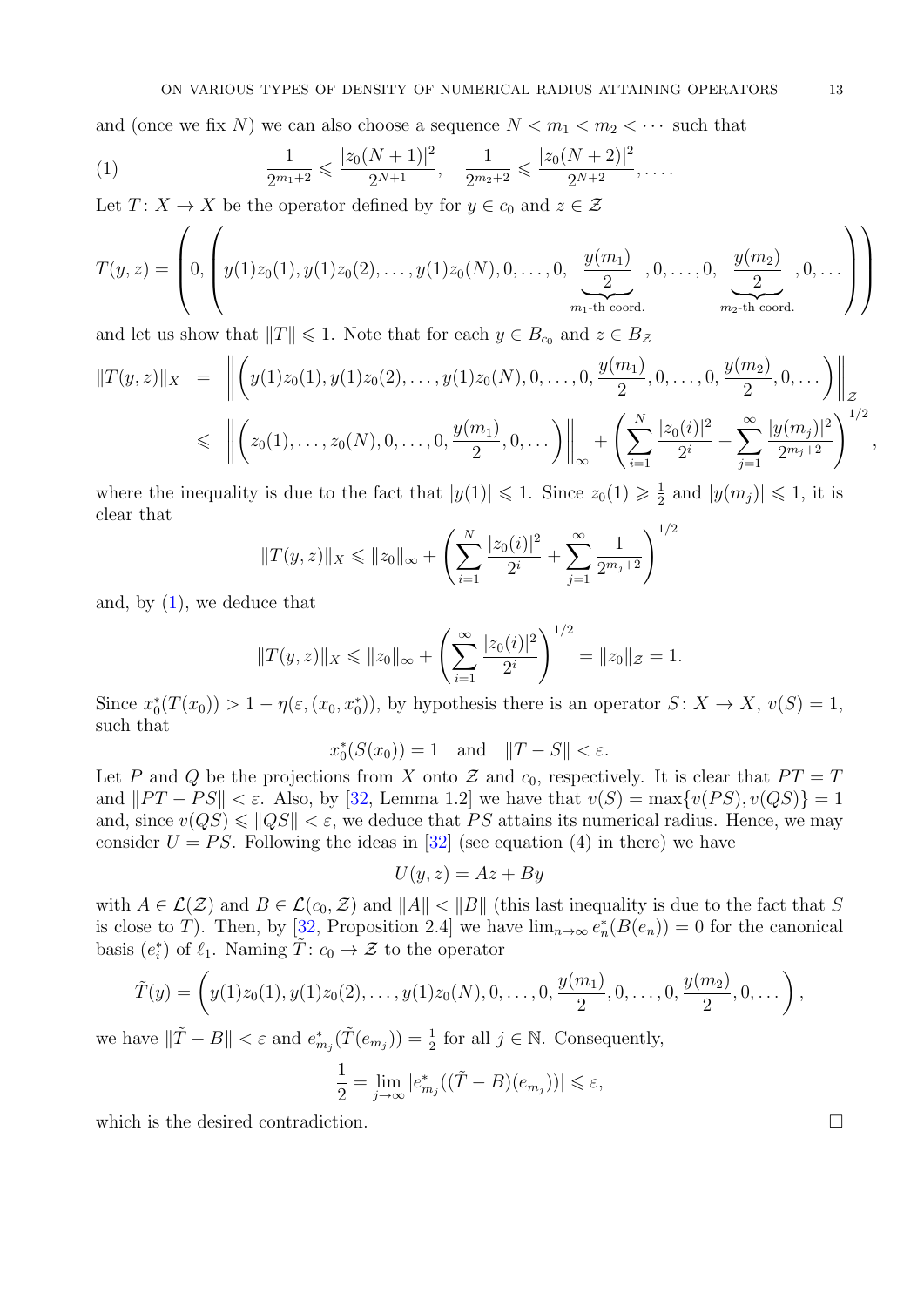We finish the study of property  $\mathbf{L}_{p,p}$ -nu by pointing out the immediate fact that a reflexive Banach space X satisfies property  $\mathbf{L}_{p,p}$ -nu if and only if its dual  $X^*$  satisfies it. This is deduced from the fact that  $x^*(Tx) = \hat{x}(T^*x^*)$  and  $(T^*)^* = T$  and  $(x, x^*) \in \Pi(X, X^*)$  if  $(x, x^*) \in \Pi(X)$ , where  $\hat{ } : X \to X^{**}$  is the canonical isometric inclusion (see [\[29,](#page-15-9) Proposition 3]). Notice that this is no longer true if we remove the hypothesis of X being reflexive. Indeed,  $c_0$  satisfies the  $\mathbf{L}_{p,p}$ -nu by Theorem [13](#page-8-0) but  $\ell_1$  does not by Remark [16.](#page-10-0)

**Proposition 21.** A reflexive Banach space X has  $\mathbf{L}_{p,p}$ -nu if and only if  $X^*$  has  $\mathbf{L}_{p,p}$ -nu.

We now study property  $\mathbf{L}_{o,o}$ -nu which, as we will see, turns out to be much more restrictive than property  $L_{p,p}$ -nu. We are starting with finite dimensional Banach spaces. Let us notice that if  $\dim(X) < \infty$  and X fails to have  $\mathbf{L}_{o,o}$ -nu, we get a contradiction by using the compactness of the unit balls of  $X$  and  $X^*$ . Thus, we have the following result.

<span id="page-13-0"></span>**Proposition 22.** Let X be a finite dimensional Banach space. Then, X has  $\mathbf{L}_{oo}$ -nu.

In view of the previous result, it is natural to ask whether there are infinite dimensional Banach spaces satisfying  $\mathbf{L}_{oo}$ -nu. Under some general assumptions on the space, we prove that this is not the case.

<span id="page-13-1"></span>**Proposition 23.** Let X be a Banach space with the approximation property and  $n(X) > 0$ . If X has the  $\mathbf{L}_{\alpha}$ -nu, then X is finite dimensional.

*Proof.* Note that, since X has the  $\mathbf{L}_{o,o}$ -nu, then every  $T \in \mathcal{L}(X)$  attains its numerical radius and, hence, X is reflexive by [\[4,](#page-14-7) Theorem 1]. Now, in the space  $Bil(X \times X^*)$  of bilinear forms from  $X \times X^*$  to K, we consider the norm

$$
\|\varphi\|_{\Pi} = \sup_{(x,x^*)\in \Pi(X)} |\varphi(x,x^*)|.
$$

We note that this value becomes a norm from the assumption  $n(X) > 0$ . Since X is reflexive, the mapping

(2) 
$$
(\mathcal{L}(X), v(\cdot)) \rightarrow (Bil(X \times X^*), \| \cdot \|_{\Pi})
$$

$$
T \mapsto \varphi_T, \quad \text{with } \varphi_T(x, x^*) = x^*(Tx)
$$

is an isometric isomorphism.

We now claim that  $(Bil(X \times X^*), \|\cdot\|_{\Pi})$  is a reflexive space. In that case,  $(\mathcal{L}(X), v(\cdot))$  is reflexive and, since  $v(\cdot)$  and  $\|\cdot\|$  are equivalent norms in  $\mathcal{L}(X)$ ,  $(\mathcal{L}(X), \|\cdot\|)$  is reflexive. Then, by [\[26\]](#page-15-25) we have  $\mathcal{L}(X) = \mathcal{K}(X)$  and, consequently, X is a finite dimensional space.

To prove that  $(Bil(X \times X^*), \|\cdot\|_{\Pi})$  is a reflexive space, consider the (algebraic) subspace of  $X \otimes X^*$  given by

$$
Z = \left\{ \sum_{i=1}^{n} \lambda_i x_i \otimes x_i^* : n \in \mathbb{N}, \lambda_i \in \mathbb{K}, (x_i, x_i^*) \in \Pi(X) \right\}
$$

endowed with the norm

$$
\pi_{\Pi}(u) = \inf \left\{ \sum_{i=1}^{n} |\lambda_i| \|x_i\| \|x_i^*\| \right\}
$$

where the infimum is taken over all the representations of u of the form  $\sum_{i=1}^{n} \lambda_i x_i \otimes x_i^*$  with  $(x_i, x_i^*) \in \Pi(X)$ . Let Y be the completion of Z (with the norm  $\pi_{\Pi}(\cdot)$ ) and let us note that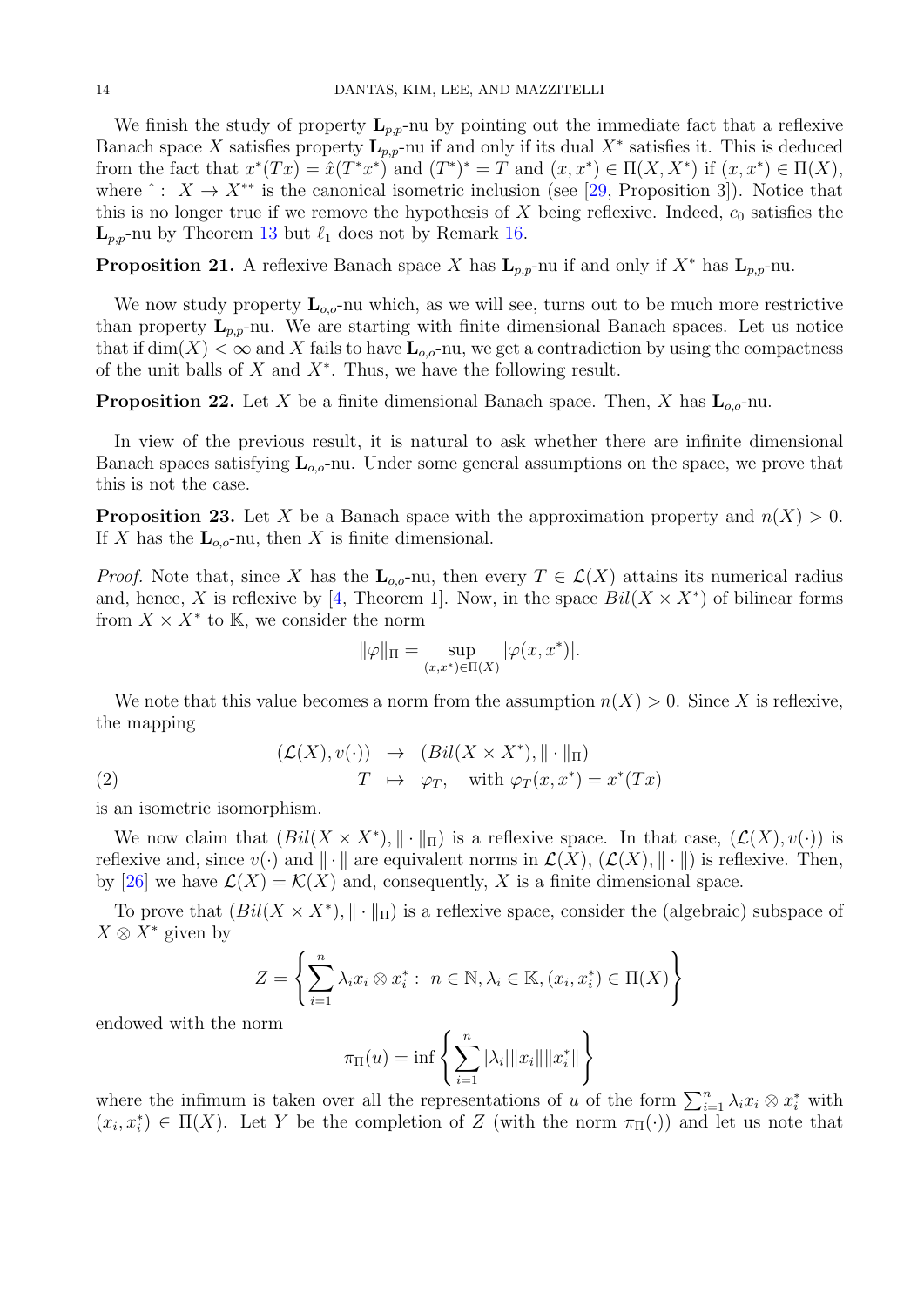$(Bil(X \times X^*), \|\cdot\|_{\Pi})$  and  $Y^* = (Y, \pi_{\Pi}(\cdot))^*$  are isometrically isomorphic. Consider the (linear) mapping

(3) 
$$
(Bil(X \times X^*), \| \cdot \|_{\Pi}) \rightarrow Y^* \varphi \mapsto L_{\varphi|_Y},
$$

where  $L_{\varphi|_Y}$  is the restriction to Y of the functional  $L_{\varphi} \in (X \hat{\otimes}_{\pi} X^*)^*$  associated to  $\varphi$ . Noting that

<span id="page-14-8"></span>
$$
||L_{\varphi|_Y}||_{Y^*} = \sup_{\pi_{\Pi}(u) = 1} |L_{\varphi}(u)|,
$$

and it is easy to check that  $||L_{\varphi|_Y}||_{Y^*} = ||\varphi||_{\Pi}$ . Hence, the mapping in [\(3\)](#page-14-8) is an isometry. It remains to prove that is surjective. Given  $L \in Y^*$  it is clear that  $L_{|z|} \in Z^{\#}$  (the algebraic dual of Z), and we can consider  $\tilde{L}$  an algebraic extension of L to the vector space  $X \otimes X^*$ , and  $\varphi_{\tilde{L}}$ the (non-necessarily bounded) bilinear form associated to  $\tilde{L}$ . Now, since

$$
\|\varphi_{\tilde{L}}\|_{\Pi} = \sup_{(x,x^*) \in \Pi(X)} |\tilde{L}(x \otimes x^*)| = \sup_{(x,x^*) \in \Pi(X)} |L(x \otimes x^*)| \leq \|L\|_{Y^*},
$$

we see that  $\varphi_{\tilde{L}} \in (Bil(X \times X^*), \|\cdot\|_{\Pi})$  and that  $L_{\varphi_{\tilde{L}}|_Z} = \tilde{L}_{|Z} = L_{|Z}$ . Then, by a continuity argument (note that  $\tilde{L}_{z}$  and  $L_{z}$  are bounded) we deduce that  $L_{\varphi_{\tilde{L}}|Y} = L_{Y}$ , which proves that the mapping in [\(3\)](#page-14-8) is surjective.

Since every  $T \in \mathcal{L}(X)$  attains its numerical radius, every  $\psi \in Bil(X \times X^*)$  attains the  $\|\cdot\|_{\Pi}$ norm and, consequently, every functional in  $Y^*$  is norm-attaining. Then, by James' theorem, Y is reflexive and, hence,  $(Bil(X \times X^*), \| \cdot \|_{\Pi})$  is reflexive.

We do not know what happens in the general case. We finish the paper by highlighting this open question.

**Question 24.** Let X be any Banach space. If X has the  $\mathbf{L}_{o,o}$ -nu, then X is finite dimensional?

Acknowledgments: The authors are grateful to Mingu Jung and Miguel Martín for fruitful conversations on the topic of the paper.

#### **REFERENCES**

- <span id="page-14-2"></span>[1] M. D. ACOSTA, R. M. ARON, D. GARCÍA AND M. MAESTRE, The Bishop-Phelps-Bollobás Theorem for operators, J. Funct. Anal. 254 (2008), 2780-2799.
- <span id="page-14-3"></span>[2] M. D. ACOSTA, M. FAKHAR, AND M. SOLEIMANI-MOURCHEHKHORTI, The Bishop-Phelps-Bollobás property for numerical radius of operators on  $L_1(\mu)$ . J. Math. Anal. Appl. 458 (2018), no. 2, 925–936.
- <span id="page-14-1"></span>[3] M. D. ACOSTA AND R. PAÝA, Numerical radius attaining operators and the Radon-Nikodým property, Bull. Amer. Math. Soc. 105 (1989), 67–73.
- <span id="page-14-7"></span>[4] M. ACOSTA AND M. RUIZ GALÁN, A version os James' Theorem for numerical raius, Boll. London Math. Soc. 31(1), 1999, 67-74.
- <span id="page-14-4"></span>[5] A. AVILÉS, A. J. GUIRAO AND J. RODRÍGUEZ, On the Bishop-Phelps-Bollobs property for numerical radius in  $C(K)$  spaces. J. Math. Anal. Appl. 419 (2014), no. 1, 395-421
- <span id="page-14-5"></span>[6] S. BANACH, Theory of Linear Operators, North-Holland, (1987).
- <span id="page-14-6"></span>[7] J. BECERRA-GUERRERO AND A. RODRÍGUEZ-PALACIOS, Transitivity of the norm on Banach spaces, Extracta Math. 17 (2002), 1–58.
- <span id="page-14-0"></span>[8] E. BISHOP Y R. PHELPS, A proof that every Banach space is subreflexive, *Bull. Amer. Math. Soc.* 67 (1961), 97–98.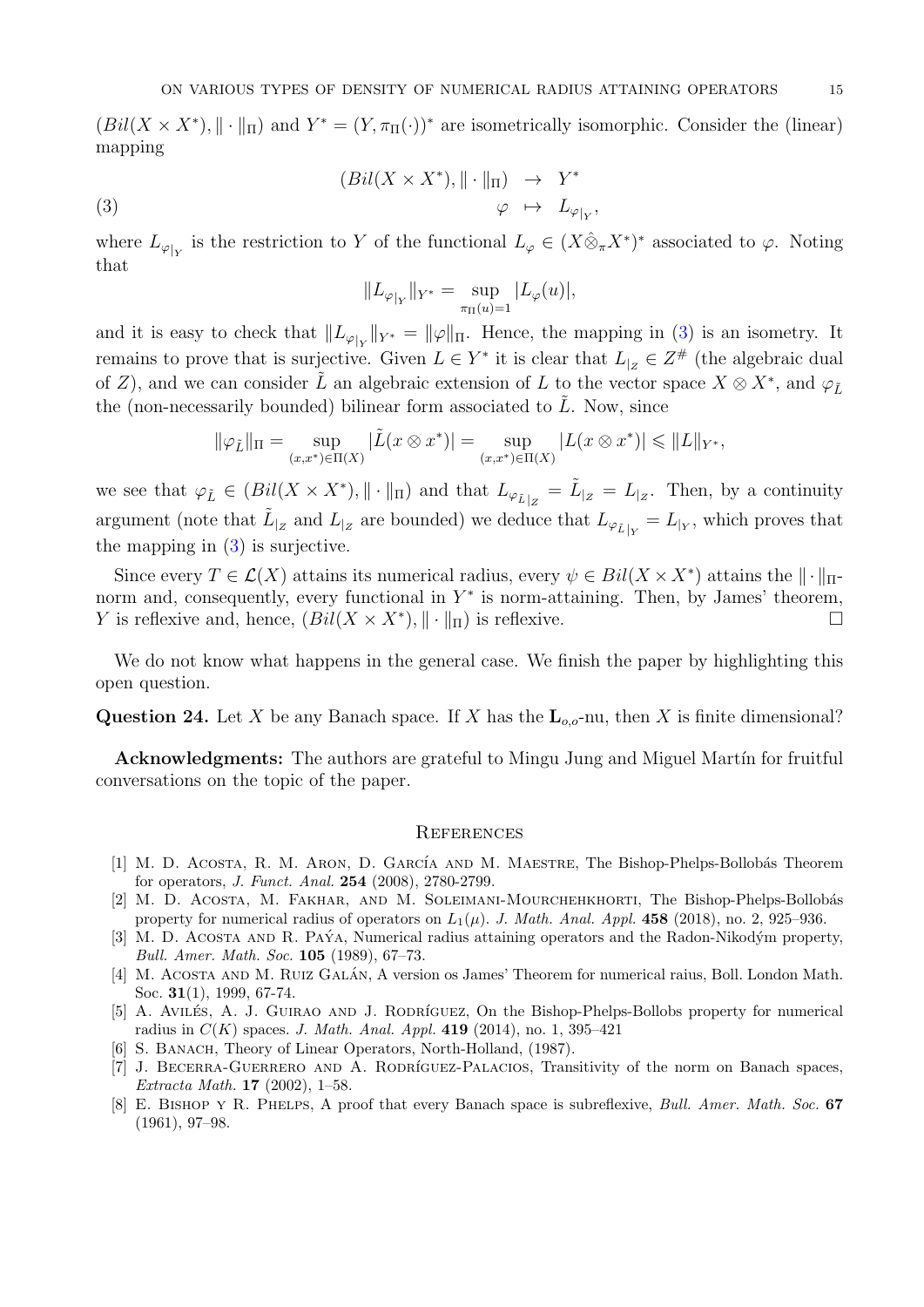- <span id="page-15-1"></span>[9] I.D. Berg and B. Sims, Denseness of operators which attain their numerical radius, J. Austral. Math So. Ser. A 36 (1984), no.1, 130-133.
- <span id="page-15-6"></span>[10] B. BOLLOBÁS, An extension to the theorem of Bishop and Phelps, *Bull. London Math. Soc.* 2 (1970), 181–182.
- <span id="page-15-10"></span>[11] F. F. Bonsall and J. Duncan, Numerical Ranges of operators on normed spaces and of elements of normed algebras, London Math. Soc. Lecture Note Series 2, Cambridge University Press, 1971.
- <span id="page-15-11"></span>[12] F. F. Bonsall, and J. Duncan, Numerical Ranges II, London Math. Soc. Lecture Note Series 10, Cambridge 1973.
- <span id="page-15-18"></span>[13] F. CABELLO-SÁNCHEZ, S. DANTAS, V. KADETS, S.K. KIM, H.J. LEE, AND M. MARTÍN, On Banach spaces whose group of isometries acts micro-transitively on the unit sphere. J. Math. Anal. Appl. 488 (2020), 124046
- <span id="page-15-2"></span>[14] C. S. CARDASSI, Density of numerical radius attaining operators on some reflexive spaces, Bull. Austral. Math. Soc. **31** (1985), no. 1, 1-3.
- <span id="page-15-3"></span>[15] C. S. CARDASSI, Numerical radius attaining operators, Banach spaces (Columbia, Mo., 1984), Lecture Notes in Math., vol. 1166, Springer, Berlin, 1985, pp. 11-14.
- <span id="page-15-4"></span>[16] C. S. CARDASSI, Numerical radius-attaining operators on C(K), *Proc. Amer. Math. Soc.* 95 (1985), no. 4, 537-543.
- <span id="page-15-13"></span>[17] Y.C. CHOI, S. DANTAS, and M. JUNG, The Bishop-Phelps-Bollobás properties in complex Banach spaces, to appear in Math. Nachr.
- <span id="page-15-14"></span>[18] S. DANTAS, S. K. KIM AND H. J. LEE, The Bishop-Phelps-Bollobás point property, J. Math. Anal. Appl. 444 (2016), 1739-1751.
- <span id="page-15-21"></span>[19] S. DANTAS, S. K. KIM, H. J. LEE AND M. MAZZITELLI, Local Bishop-Phelps-Bollobás properties, J. Math. Anal. Appl. 468 (2018), no. 1, 304–323
- <span id="page-15-22"></span>[20] S. Dantas, S. K. Kim, H. J. Lee and M. Mazzitelli, Strong subdifferentiability and local Bishop-Phelps-Bollobs properties. Rev. R. Acad. Cienc. Exactas Fs. Nat. Ser. A Mat. RACSAM, 114 (2020), no. 2, Art. 47, 16 pp.
- <span id="page-15-15"></span>[21] S. DANTAS, V. KADETS, S.K. KIM, H.J. LEE, AND M. MARTÍN, There is no pointwise version of the Bishop-Phelps-Bollobás property, *Linear and Multilinear Algebra*, https://doi.org/10.1080/03081087.2018.1560388
- <span id="page-15-17"></span>[22] E. G. EFFROS, Transformation groups and  $C^*$ -algebras, Annals of Math. 81 (1965), 38-55.
- <span id="page-15-7"></span>[23] J. FALCÓ, The Bishop-Phelps-Bollobás property for numerical radius on  $L_1$ , J. Math. Anal. Appl. 414 (2014), no. 1, 125–133.
- <span id="page-15-23"></span>[24] C. FRANCHETTI AND R. PAYÁ, Banach spaces with strongly subdifferentiable norm, Boll. Uni. Mat. Ital. VII-B, 1993, 45–70.
- <span id="page-15-8"></span>[25] A. J. GUIRAO AND O. KOZHUSHKINA, The Bishop-Phelps-Bollobás property for numerical radius in  $\ell_1(\mathbb{C})$ , Studia Math. 218 (2013), 41–54.
- <span id="page-15-25"></span>[26] J.R. HOLUB, Reflexivity of  $L(E, F)$ , Proc. Amer. Math. Soc. 39(1), 1973, 175-177.
- <span id="page-15-20"></span>[27] V. KADETS, M. MARTÍN, J. MERÍ AND R. PAYÁ, Convexity and smoothness of Banach spaces with numerical index one, *Illinois J. Math.*, **53**, (2009), 163-182.
- <span id="page-15-19"></span>[28] S. K. KIM AND H. J. LEE, Uniform convexity and the Bishop-Phelps-Bollobás property, Canad. J. Math. 66, (2014), 373-386.
- <span id="page-15-9"></span>[29] S. K. KIM, H. J. LEE AND M. MARTÍN, On the Bishop-Phelps-Bollobás property for numerical radius, Abs. Appl. Anal., Vol.2014, Article ID 479208
- <span id="page-15-12"></span>[30] S. K. KIM, H. J. LEE, M. MARTÍN AND J. MERÍ, On a second numerical index for Banach spaces, Proc. R. Soc. Edinb. Sect. A. DOI: https://doi.org/10.1017/prm.2018.75
- <span id="page-15-0"></span>[31] J LINDENSTRAUSS, On operators which attain their norm, Isr. J. Math. 1 (1963), 139-148.
- <span id="page-15-5"></span>[32] R. Payá, A counterexample on numerical radius attaining operators, *Israel J. Math.* **79** (1992), no. 1, 83–101.
- <span id="page-15-16"></span>[33] S. Rolewicz, Metric linear spaces, Mathematics and its Applications 20, PWN-Polish Scientific Publishers, Warsaw, 1985.
- <span id="page-15-24"></span>[34] H. Rosenthal, The Lie algebra of a Banach space, Banach spaces (1985), 129-157, Springer, Berlin, Heidelberg.